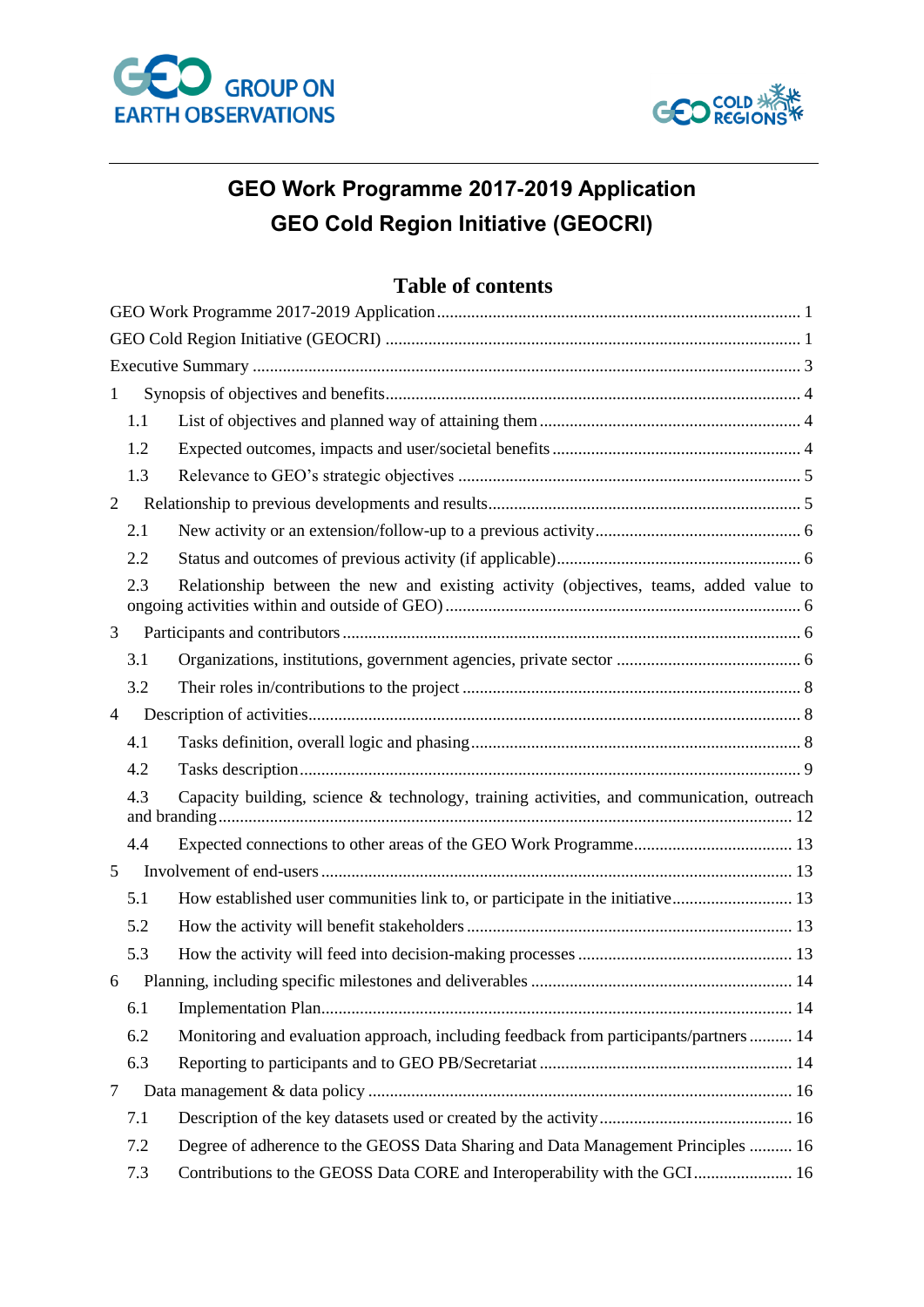



| 8  |     |  |
|----|-----|--|
|    | 8.1 |  |
|    | 8.2 |  |
|    | 8.3 |  |
| 9  |     |  |
|    | 9.1 |  |
|    | 9.2 |  |
|    | 9.3 |  |
|    | 9.4 |  |
| 10 |     |  |
|    |     |  |
| А. |     |  |
| B. |     |  |
| C. |     |  |
| D. |     |  |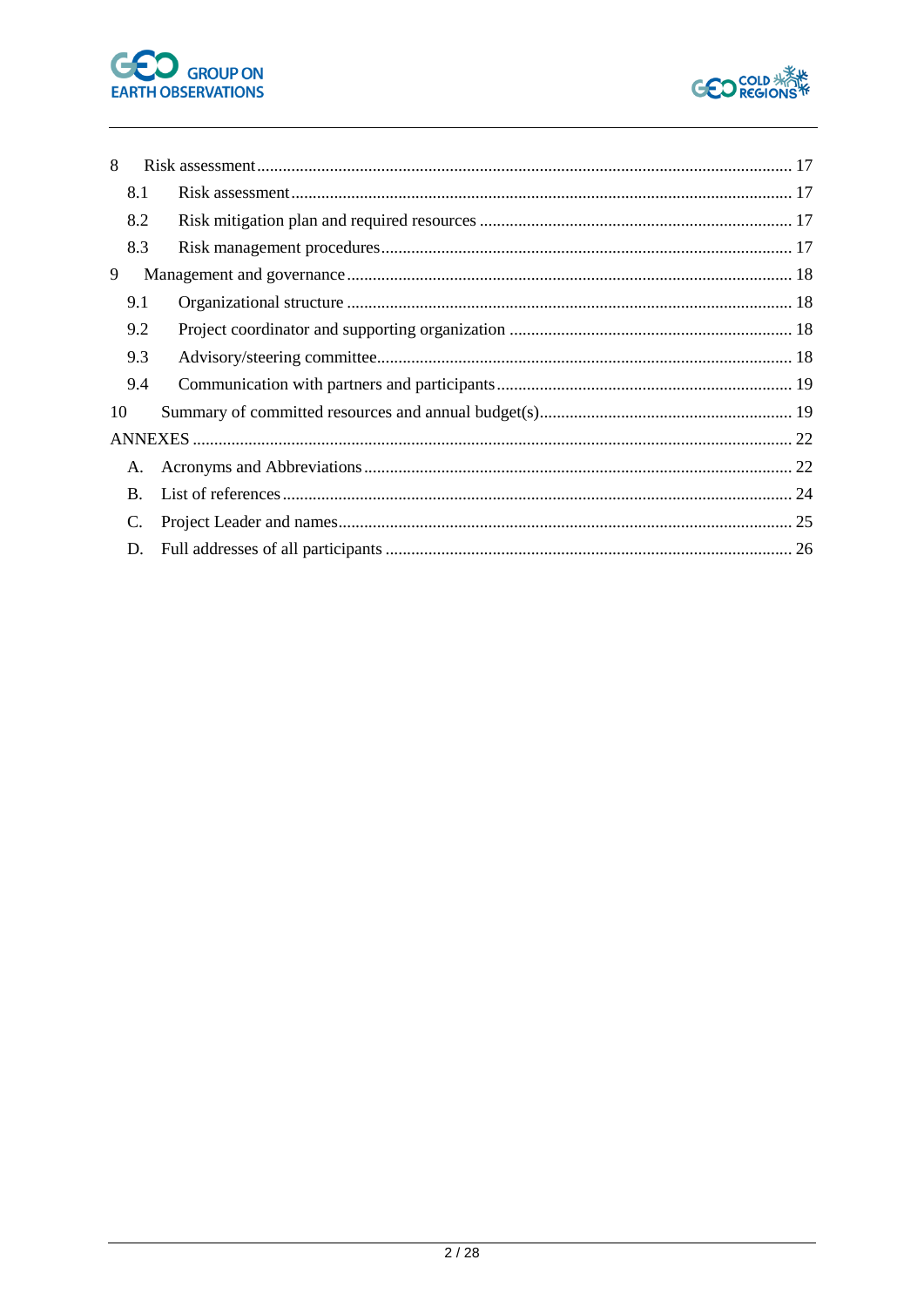



# **Executive Summary**

<span id="page-2-0"></span>The "Cold Regions", that include the Arctic, Antarctic, high-latitude oceans, Himalaya-Third Pole and Mountain cold areas, are experiencing the fastest rate of climate, ecological and environmental change. With its abundant Earth water and relevant phase changing, the cold regions severely affect the dynamic earth's systems, impact more than one hundred countries of billions of people living therein, and influence many aspects of society in all parts of the world. Recent scientific research is making it increasingly clear that "What happens in the poles doesn't stay in the poles".

Aiming to share the vision of the intergovernmental Group on Earth Observations (GEO) to address the global environmental change, and its resulting impacts and challenges on all aspects of society, an Information Service for Cold Regions was established to broaden and share Earth observations for societal benefits, and inform the decision makers, through strengthening coordination with diverse communities, engagement and collaboration of stakeholders including decision makers and etc..

Building on these accomplishments during the first phase of Information Service for Cold Regions at the first 10-year implementation of GEOSS, the GEO Cold Regions Initiative (GEOCRI) was proposed and accepted by GEO XII plenary in November, 2015, which is also a Year of Polar Prediction (YOPP) endorsed activity, and its vision is to provide coordinated Earth observations and information services across a range of stakeholders to facilitate well-informed decisions and support the sustainable development of the Cold Regions globally.

The GEOCRI mission is to develop a user-driven approach for Cold Regions information services to complement the mainly current science-driven effort, which will strengthen synergies between the environmental, climate, and cryosphere research efforts and foster the collaboration for improved earth observations and information on a global scale.

The GEOCRI community consists of a team of Task leads, contributors and observers. Contributors can join theme-specific Task Teams to work on specific activities according to their interests. The colead team works together on user engagement and general coordination and reporting of the GEOCRI activities. In addition, an institution, foundation or interested group can join GEOCRI as an Observer, which means that they will be updated about the progress and activities, without not directly taking part in the activities. The GEOCRI will be managed through the scientific committee.

Plan with time, approaches, milestones, and deliverables and task teams, the activities conducted in GEOCRI are grouped into six tasks: Infrastructures, Monitoring Network and Data, In-situ and Remote Sensing Integration, User Engagement and Communication, Capacity Building and Knowledge Transfer and Management and Monitoring. Each Task consists of activities with set milestones and deliverables during the Work Program 2017-2019. The range of deliverables varies from activity reports to stakeholder and user mapping to training and capacity building events and webinars. Majority of the milestones and deliverables of the 2017-2019 implementation plan are set to the two first years of the programme period in order to add new milestones and deliverables, geared towards the transition from implementation to operational stage starting in 2019 and during the next work programme period 2020 onwards.

The implementation of GEOCRI mainly rely on the in-kind contributions, and aims at leveraging the resources of participating initiatives and organizations to align with GEOCRI's objectives.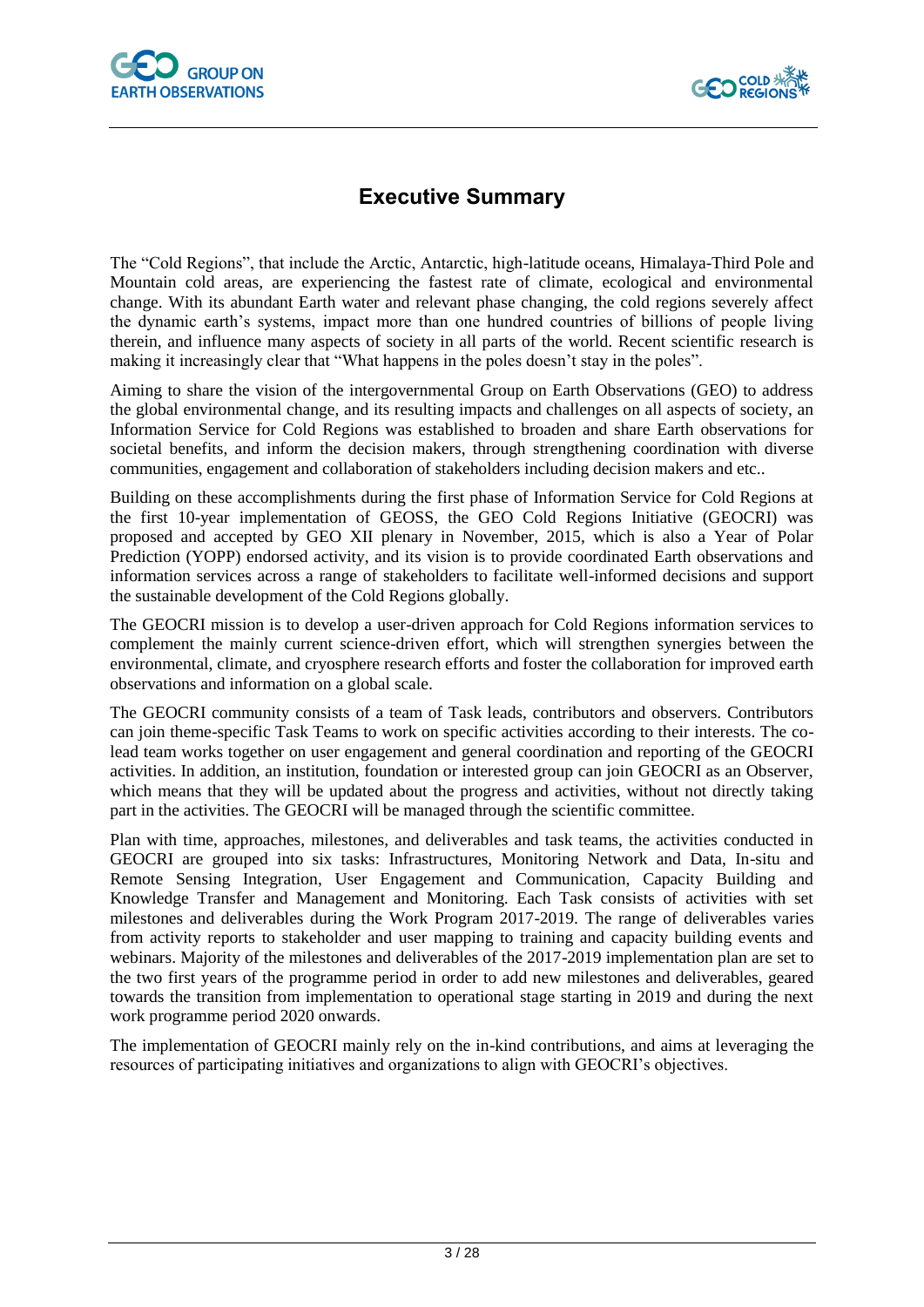

#### <span id="page-3-0"></span>**1 SYNOPSIS OF OBJECTIVES AND BENEFITS**

Recognizing that Earth Cold Regions, include the Arctic, Antarctic, high-latitude oceans, Himalaya-Third Pole and Mountain cold areas, are the most ecologically and environmentally sensitive areas to global and regional climatic and environmental change, which are relevant to GEO eight societal benefit areas, and more than one hundred countries are directly related to or lived in the Earth cold regions. The regime - "What happens in the Poles doesn't stay in the Poles" – makes the cold region impacts spread across the whole earth planet.

A global, sustained, comprehensive Cold Region Information Service will strengthen synergies among the activities of the Environmental, Climate, and Cryospheric communities and foster the collaboration between the Arctic, Antarctic, high-latitude oceans, Himalaya-Third Pole and Mountain cold region research and operational communities. In particular, it will support the efforts of scientists, experts and decision makers to ensure the sustainability of these environmentally stressed areas in an increasingly complex political and economic context, and to bridge a gap between research, operational communities and decision makers.

The GEO Cold Region Initiative (GEOCRI) was initiated at GEO XII Plenary in Nov., which is also a YOPP-endorsed initiative from Dec., 2015. GEOCRI aims to coordinate global, joint efforts to provide Earth observations and information services to decision-makers over the vast cold regions by improving networks, enhancing the synergy, building practices and capacities, and addressing the scientific and societal challenges. Its goal is to "Promote Earth observations data sharing and cooperation, enabling improved information services for the inter-continent cold regions, facilitate provision of information to various stakeholder, including decision makers, private sectors".

#### <span id="page-3-1"></span>**1.1 List of objectives and planned way of attaining them**

With its strong link to user communities, GEOCRI is developing a user-driven approach for Cold Regions that will complement the current science-driven effort, and extent to the benefits of the societal benefit area through information services. The main objectives are listed below,

- Integrating, Brokering and Promoting Earth Observations over Earth Cold Regions;
- Advocating and Practicing Data Sharing;
- Building Community Portal and Services;
- Strengthening Capacity building and Partnerships.

Achieving GEOCRI goals and objectives will require constructive and transformative collaboration. Effective network and community development will be critical to the success of GEOCRI. Cooperatively establishing this cooperative model has started and will continue as GEOCRI grows.

The objective will be met through the coordinated Implementation Plan for task teams organizing, process evaluating and deliverables releasing. The activities conducted in GEOCRI are grouped into six tasks: Infrastructures, Monitoring Network and Data, In-situ and Remote Sensing Integration, User Engagement and Communication, Capacity Building and Knowledge Transfer and Management and Monitoring.

#### <span id="page-3-2"></span>**1.2 Expected outcomes, impacts and user/societal benefits**

Cold regions are an intrinsically interconnected component of the Earth system, which induces global societal impact, while the environmental and human issues facing cold regions are issues for the whole planet. Through the GEOCRI, the expected outcomes, impacts and user/societal benefits are,

• Improve discoverability, accessibility and usability of cold regions Earth observation data and information by advocating broad open data policies and strengthened capacity building;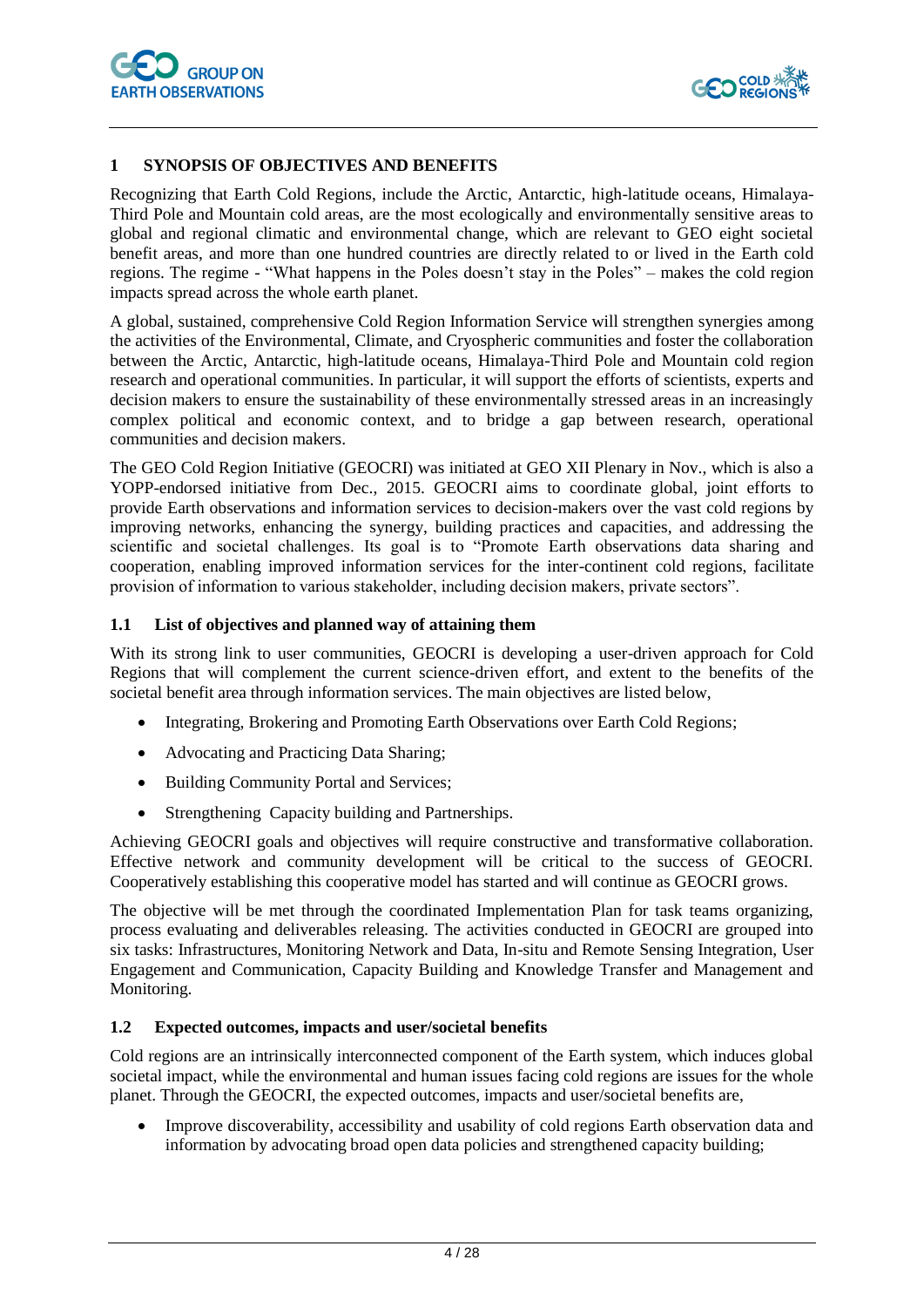



- Support existing observation networks and systems in cold regions, sharing expertise and knowledge, as well as integrating observation products into GEOSS via the GEOSS Common Infrastructure (GCI);
- Contribute to identify the gaps for observations and data/information services over cold regions;
- Facilitate full integration and interoperability of in situ and remotely sensed Earth observations in cold regions across all environmental, ecological and human domains;
- Increase the ability of all users and potential users to benefit from cold region Earth observations, including policy makers, researchers, local communities and industry, through ongoing capacity building;
- Strengthen partnerships between cold region Earth observation providers, users, funders and other stakeholders to increase efficiencies and ensure needs and requirements are effectively met.

#### <span id="page-4-0"></span>**1.3 Relevance to GEO's strategic objectives**

Through GEOCRI, links can be developed among observation, research, and policy actors, creating synergies which contribute effectively and efficiently to GEO strategy, GEO's eight societal benefit areas (SBAs) as well as the UN's 2030 Agenda for Sustainable Development. GEOCRI is officially an initiative within the Water Resources Management SBA, its relevance is cross-cutting: issues in cold regions are entrenched in all domains represented by the SBAs.

- Effectively monitor biodiversity and ecosystems in cold regions and support the biodiversity and ecosystem sustainability;
- Help with all aspects of disaster management (mitigation, preparedness, warning, response and recovery) and build disaster resilience for vulnerable regions and populations;
- Inform better use of energy and mineral resources in cold regions to improve sustainability and reduce negative impacts;
- Collaborate closely with GEOGLAM to make progress and sustainably increase new opportunities established to improve food security for cold region populations;
- Address issues associated with cold regions, including infrastructure and transportation issues related to extreme temperature, permafrost and slope instability, and others;
- Help monitor environmental pollution and health risks, substantially reducing the number of fatalities and illnesses in cold regions;
- Inform urban development decisions and monitor the impacts of urban areas throughout cold regions;
- Adds further importance to effective water resources management in cold regions, which can only be achieved with appropriate Earth observations.

GEOCRI will support the 2030 Agenda for Sustainable Development, the Paris Agreement and Sendai Framework for Disaster Risk Reduction 2015-2030 to ensure effective tracking and monitoring of progress for the relevant indicators and others.

### <span id="page-4-1"></span>**2 RELATIONSHIP TO PREVIOUS DEVELOPMENTS AND RESULTS**

The GEO Cold Regions Initiative build on the successful and continuing coordination of the third component under Water SBA: Information Service for Cold Regions (WA-01-C3), which is from the legacy of GEO work program development from 2009 to 2015. WA-01-C3 has been strongly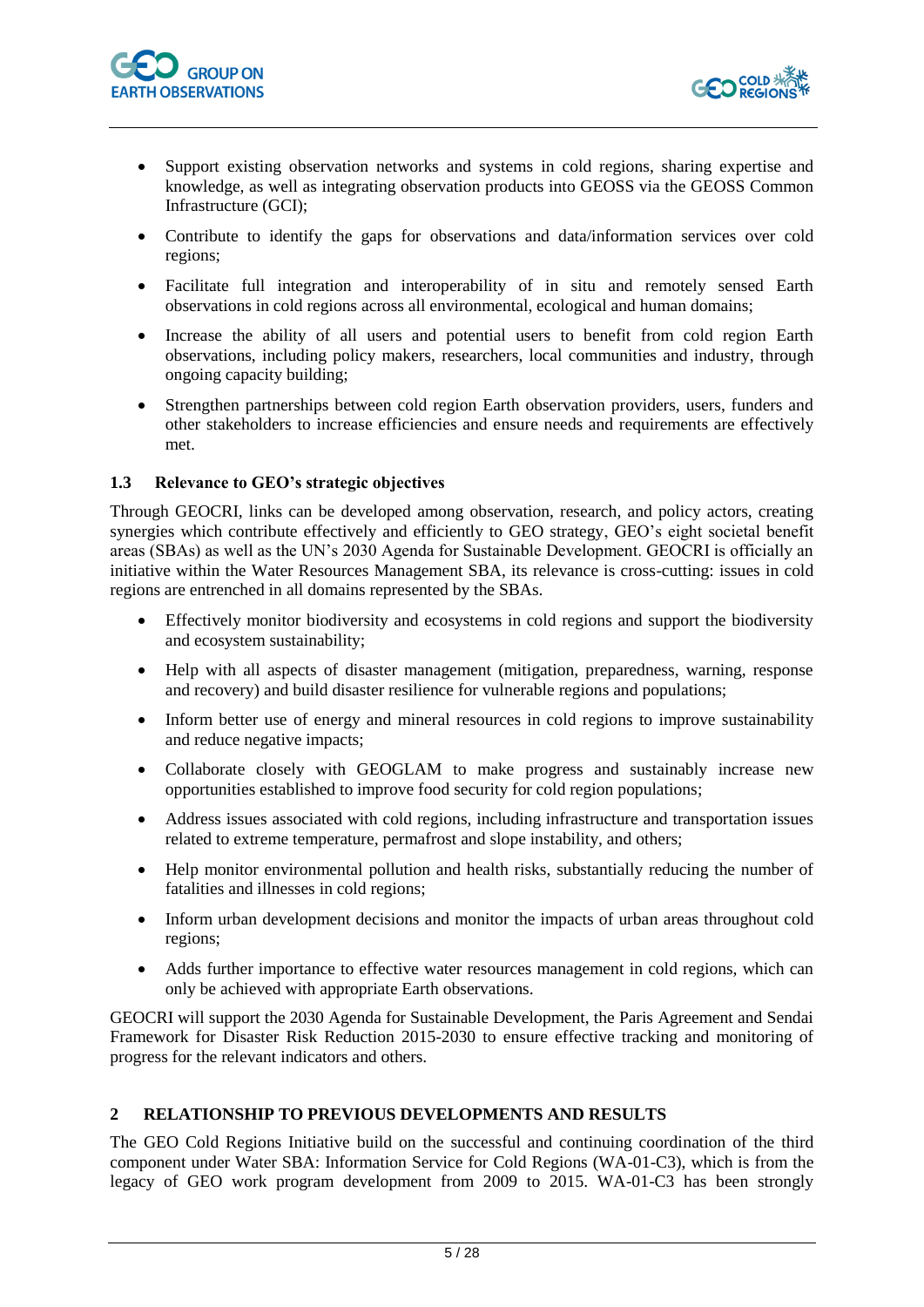

developed for consulting and building partnership, including the activities that are for and from, WMO EC-PHORS, WMO GCW, WMO PSTG, annual GEO Work Program symposium, Arctic Observation Summit 2014 and 2016, Arctic Circle 2014 and 2015, INTERACT snow meeting, PEEX, Eye on Eye of UNEP, and etc. The cold regions was also represented on board the SAON meetings. Several communicates, and statement have been issued and released at past phases of GEO work plan, the detailed information are,

#### <span id="page-5-0"></span>**2.1 New activity or an extension/follow-up to a previous activity**

After the intensive development phase at GEO Work program (2012-2015), the group of "Information for cold regions" proposed its "global initiative" status (No. GI-11) in the GEO Work Program (2016- 2025) that is a connection following up to the previous developments. The main points are,

- 1) Reconfirmation of the contributors and contribution with resource (2016~) (See section 10);
- 2) Setup up the updated lead group (10 leads, including the Point of Contact), with a good geographical distribution, and the group are still growing to have more member to continue the workload;
- 3) Starting draft the Implementation Plan of GEOCRI (IP document);
- 4) The GEOCRI group members had a side meeting in Geneva at the Work Plan Symposium 2016, and the user requirement for GEOCRI was presented at the Water side meeting;
- 5) Presented the Statement for GROCRI as the Arctic Observations Summit 2016 in Alaska, and several gatherings has been conducted in the AOS2016, and the 2nd PEEX science meeting.

#### <span id="page-5-1"></span>**2.2 Status and outcomes of previous activity (if applicable)**

At the GEOSS Work Plan, the GEO Cold Regions (WA-01-C3) were developed aiming to the gather the contributors and force on the community building, main activities are mainly include: 1) Conclusion and annual report in the past years of GEO Work Program. 2) Conclusion and Recommendations for GEO Cold Regions, from the high level side event for GEO Cold Regions.

#### <span id="page-5-2"></span>**2.3 Relationship between the new and existing activity (objectives, teams, added value to ongoing activities within and outside of GEO)**

The GEOCRI's objectives and teams totally inherit the former merit and activities from "WA-01-C3: information for cold regions". The Point of Contact for this new proposal is the former secretary expert who worked in the GEO Secretariat, and the whole co-lead and contributor group remain most of the former members, and recently recruited and engaged new members and activities and contributors.

The GEOCRI co-lead group and contributors is now continuing the activities and conferences within and outside GEO, while providing an intensive and explicit added-value on the GEOCRI's information service nature, user's engagement, task definition for fostering implementation, resource mobilization, and institutional organization mechanism, and etc.

#### <span id="page-5-3"></span>**3 PARTICIPANTS AND CONTRIBUTORS**

#### <span id="page-5-4"></span>**3.1 Organizations, institutions, government agencies, private sector**

Currently, GEOCRI Partners are mostly organizations, institutions, government agencies from the GEO members and Participant Organizations. There are showed in the Table 1.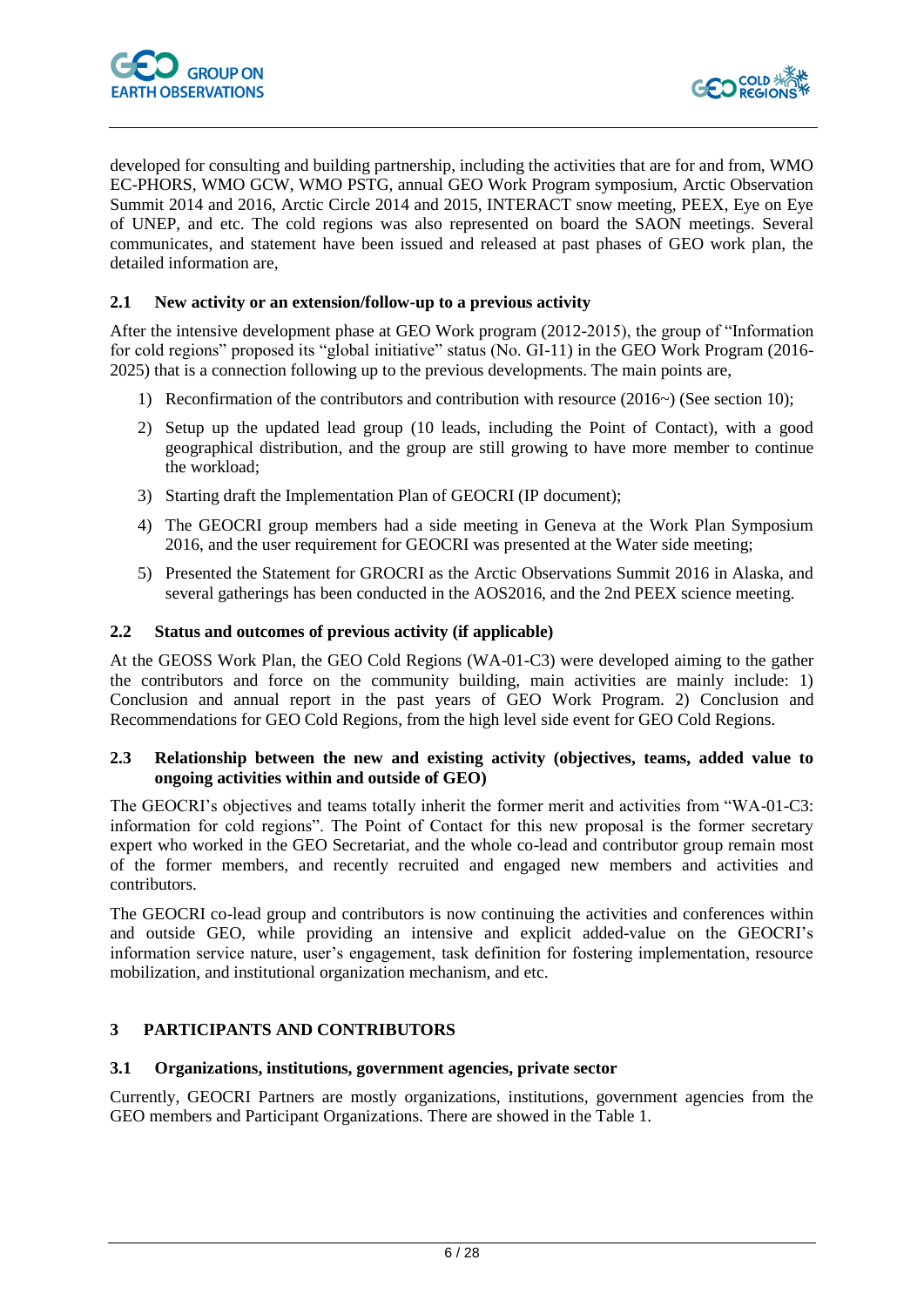



| Members<br>and POs | Organizations, institutions, government agencies and Private Sectors | Programs and<br>Activities |
|--------------------|----------------------------------------------------------------------|----------------------------|
|                    | <b>AAFC</b>                                                          | <b>AAFC</b>                |
| Canada             | University of Alberta                                                |                            |
|                    | University of Waterloo                                               | PDC etc.                   |
|                    | Institute of Remote Sensing and Digital Earth(RADI), CAS;            | DBAR; SOTP;                |
|                    | China Metrological Administrator (CMA)                               |                            |
|                    | <b>Beijing Normal University</b>                                     |                            |
| China              | Cold and Arid Regions Environmental and Engineering Research         | <b>CARD</b>                |
|                    | Institute (CAREERI), CAS                                             |                            |
|                    | Institute of Tibetan Plateau Research (ITP), CAS                     | <b>TPE</b>                 |
|                    | Tibet Meteorological Bureau                                          |                            |
| Denmark            | Denish Metrological Institute (DMI)                                  |                            |
|                    | University of Oulu                                                   | <b>INTERACT</b>            |
| Finland            | University of Helsinki                                               | <b>PEEX</b>                |
|                    | University of Helsinki, Finnish Meteorological Institute             | <b>PEEX</b>                |
|                    | Alfred-Wegener-Institut (AWI)                                        |                            |
| Germany            | Deutsches Zentrum für Luft- und Raumfahrt (DLR)                      |                            |
|                    | University of Bonn                                                   |                            |
| Iceland            | Conservation of Arctic Flora and Fauna (CAFF)                        | <b>CAFF</b>                |
| India              | <b>ISRO-SAC</b>                                                      | <b>ISRO-SAC</b>            |
|                    | Institute of Atmospheric Pollution Research (CNR-IIA)                |                            |
| Italy              | Institute of Atrmospheric Science and Climate (ISAC-CNR)             | <b>CNR IADC</b>            |
|                    | Institute for Electromagnetic Sensing of Enmvironment (IREA-CNR)     |                            |
|                    | National Research Council of Italy (CNR)                             |                            |
|                    | National Institute of Polar Research (NIPR), Arctic Environment      |                            |
| Japan              | Research Center (AERC)                                               |                            |
|                    | Japan Marine Science and Technology Center (JAMSTEC)                 |                            |
| Netherland         | Delft University of Technology                                       | Dragon Program             |
|                    | University of Twente                                                 |                            |
|                    | Nansen Environmental and Remote Sensing Center (NERSC)               |                            |
| Norway             | Norway Space Centre (NSC)                                            | <b>SIOS</b>                |
|                    | Norwegian Computing Centre                                           |                            |
|                    | Norwegian Meteorological Institute (MET Norway)                      |                            |
| Spain              | Institute of Sea Science                                             | <b>CSIC</b>                |
|                    | Lamont-Doherty Earth Observatory                                     |                            |
| <b>USA</b>         | National Snow and Ice Data Center; University of Colorado at Boulder | <b>SAON DCON</b>           |
|                    | <b>NOAA/NESDIS</b>                                                   | GCW etc.                   |
| United             |                                                                      |                            |
| Kingdom            | The University of Edinburgh                                          |                            |
| <b>ISDE</b>        | International Society of Digital Earth (ISDE)                        | <b>DBAR</b>                |

# *Table 1: Organizations, institutions in GEOCRI*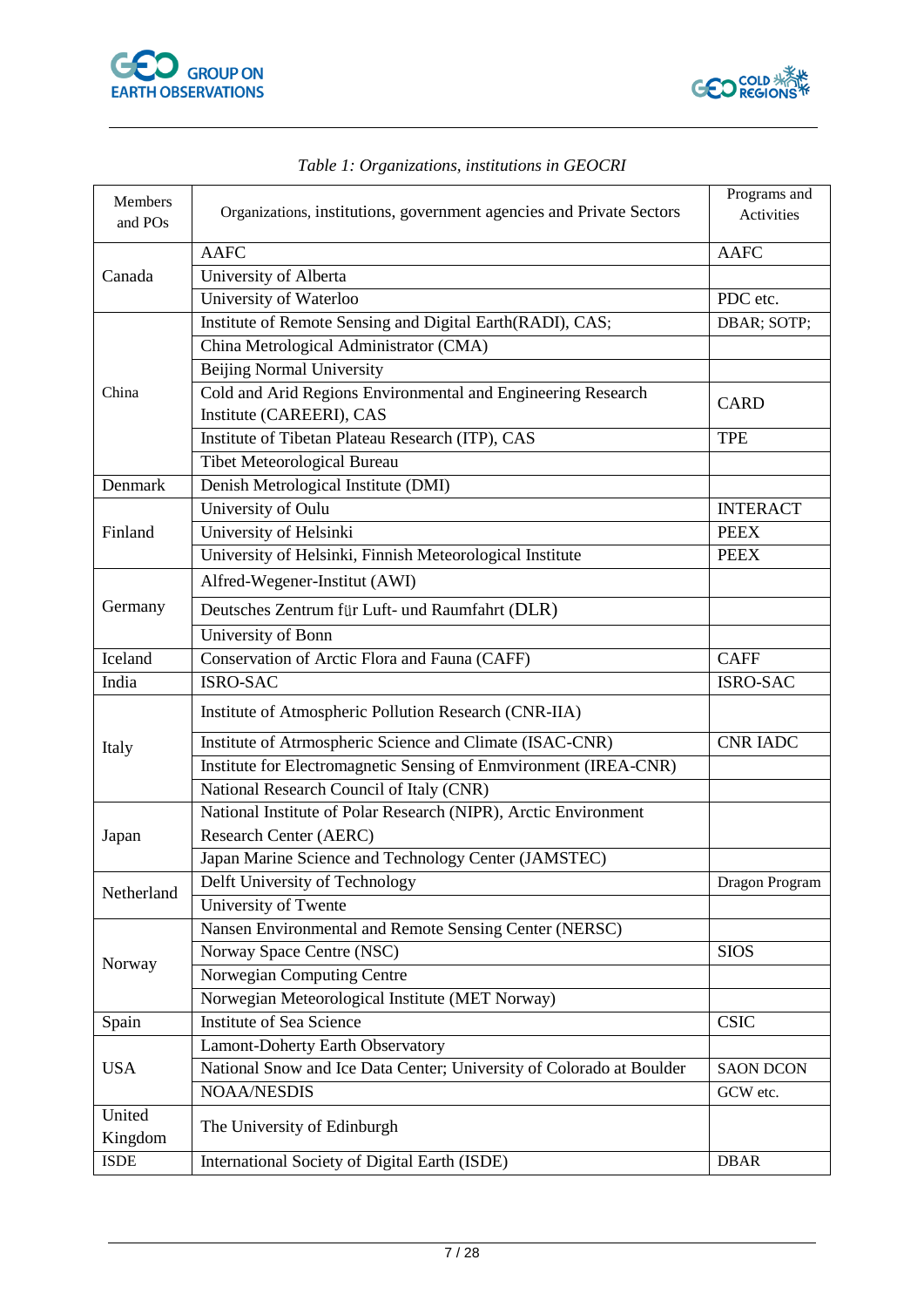



| <b>ICIMOD</b> | International Centre for Integrated Mountain Development (ICIMOD) |            |
|---------------|-------------------------------------------------------------------|------------|
|               |                                                                   | WCRP, GCW, |
| <b>WMO</b>    | World Meteorological Organization (WMO)                           | WWRP YOPP  |
| To be added.  |                                                                   |            |

#### <span id="page-7-0"></span>**3.2 Their roles in/contributions to the project**

The organizations, institutions, government agencies and private sector are the tangible and representative unit for implementation the GEOCRI's mission with the common understanding of its nature of information services to the end. The members of leads and contributors will liaise to their own and represented agencies and programs, and act as the sub-task contributors and leads under the designed tasks.

The Point of Contact and leads formed lead group for GEOCRI this stage, who are the main and active members to foster this initiative, and play key role in its coordination and implementation stage. The contributor are mainly those who could representation the national, regional or international program and projects, and provide contribution to the GEOCRI implementation directly. While, the observers are those who are kept informing, and providing guidance, resource and funder agency, such as governmental bodies, national and private foundation, and etc.

GEOCRI's contribution unit and its group members will also liaise and work in collaboration with other GEO initiatives, including GEOBON, GFOI, GECO, GEOGLOWS, GEO-GNOME, GSNL, Global Wildfire Information System, GEO-DARMA and GEOGLAM, and regional GEOSS, like AmeriGEOSS, EuroGEOSS, etc.

#### <span id="page-7-1"></span>**4 DESCRIPTION OF ACTIVITIES**

#### <span id="page-7-2"></span>**4.1 Tasks definition, overall logic and phasing**

The activities conducted in GEOCRI are grouped into six thematically overarching Tasks: 1) Infrastructures, 2) Monitoring Network and Data, 3) In-situ and Remote Sensing Integration, 4) User Engagement and Communication, 5) Capacity Building and Knowledge Transfer, and 6) Management and Monitoring. The tasks –coordinated by Task Teams- and related activities are the fundamental elements for liaising, coordination, implementation and reporting. All contributors can suggest activities. Contributors can assign themselves to work for different tasks and related activities; these will form Task Teams. Task Teams will decide on the planning and responsibilities of their activities, and the set milestones and deliverables will be reported to the co-leads and presented to contributors who will provide feedback. Activities are prioritized by the co-leads group, or later by the science/advisory group once established in 2017. The hierarchy structure of the tasks and activities showed in the figure below.

Each task consists of activities with set milestones and deliverables during the Work Program 2017- 2019. These are presented in the Gantt chart in section 6. The range of deliverables varies from activity reports to stakeholder and user mapping to training and capacity building events and webinars. Majority of the milestones and deliverables in the Implementation Plan for 2017-2019 are set on the two first years of the programme period in order to later add new milestones and deliverables, geared towards transition to implementation and operational stage starting in 2019 and during the next work programme period 2020 onwards.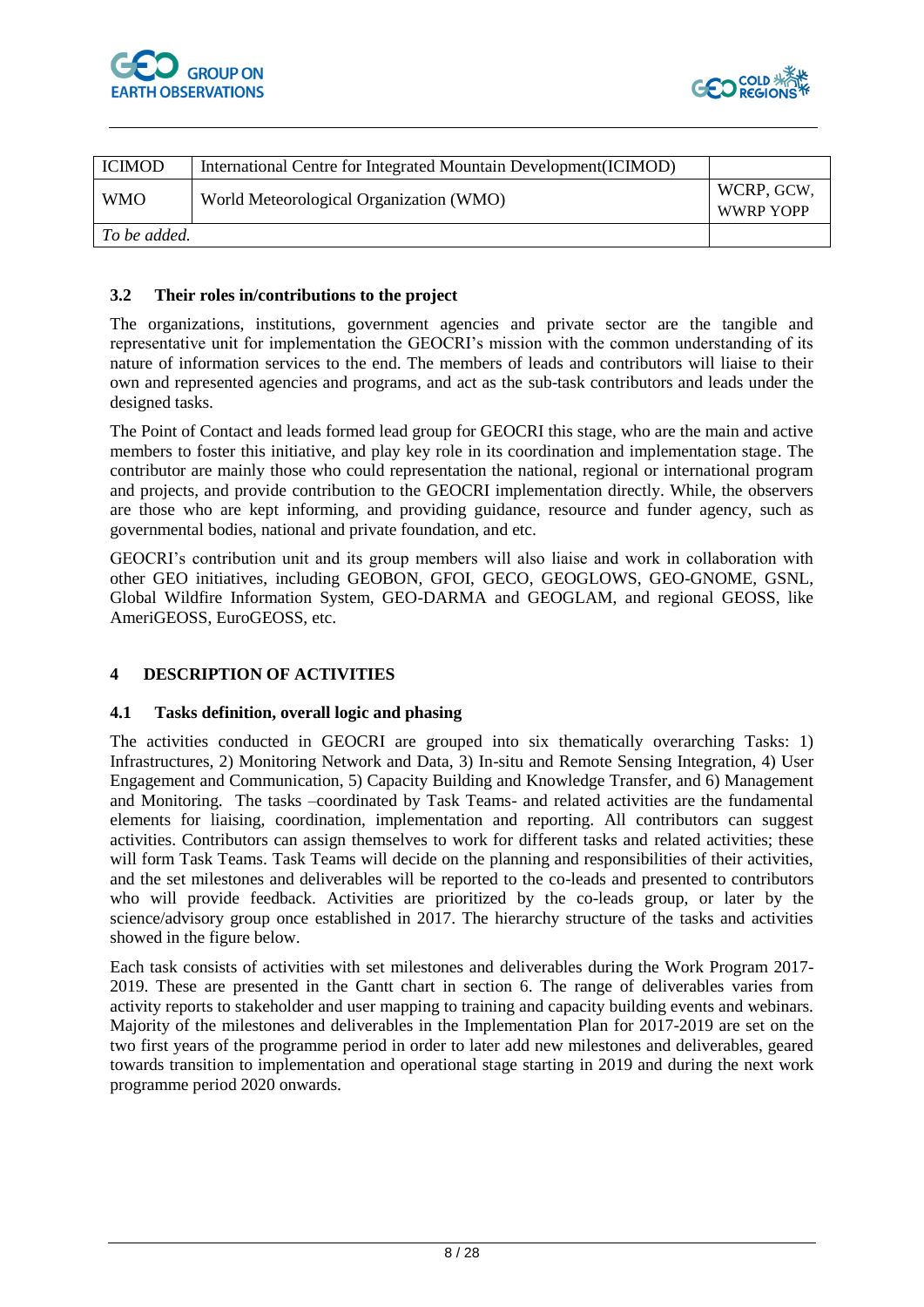



*Fig 1. Hierarchy structure of the activities organized by GEOCRI*

Capacity building and training activities include events to educate new generation of scientists to work on Cold Region related questions, which can be done especially with a focus on supporting young scientists from developing regions of the High Mountain and Arctic areas, including indigenous youth. Capacity building and training activities will be planned and conducted in collaboration with relevant key actors in the field (e.g. University of the Arctic network and APECS, PEEX, TPE, DBAR ettc). Another focus in the field of training and capacity building will be in providing technical advice and facilitating institutions hosting cold regions data to register their datasets to GCI and/or GEOSS Data-Core.

### <span id="page-8-0"></span>**4.2 Tasks description**

Below are the descriptions of the tasks, and related activities and task teams during 2017-2019. The specific timelines, milestones and deliverables for each activity are provided in Gantt chart in section 6.

**Task 1. Infrastructures** (Task Team: Hannele Savela, Jeff Key, Vito Vitale, Angelo Viola, Stefano Nativi, Tuukka Petäjä)

**A1.1** Create dialogue between infrastructure networks for collaboration and more efficient use of infrastructures. **M1.1a:** Cold regions related infrastructure networks and projects invited to GEOCRI (III2017), **M1.1b:** Meeting arranged to facilitate collaboration (III2018), **D1.1:** Minutes of the meeting (IV2018)

**A1.2** Advocate and support incorporation of different research infrastructure catalogues on cold regions (e.g. INTERACT, Eu-PolarNet, UArctic). **M1.2a:** Cold regions related infrastructure catalogue hosts contacted (III2017) **M1.2b:** Training/webinar for technical support (III2018) **D1.2:** Summary of the development (XII2019)

**A1.3** Interoperability of GEOCRI with the GCI (resources registration and brokering, Community portal development, etc.). **D1.3** (XII2019)

**A1.4** Promote a dialogue to realize connection along longitudinal/latitudinal transect on specific items (e.g. tall towers for ABL, flux measurements). **M1.4** (VI2019)

**A1.5** Consolidating operational users' needs and information gaps to support development of future Arctic infrastructure (e.g. ESA Polaris and EU PolarNet). **M1.5:** Analysis of existing and ongoing consultations on user needs and information gaps (III2018). **D1.5:** Summary of the identified needs and gaps and action plan of the support process (III2019)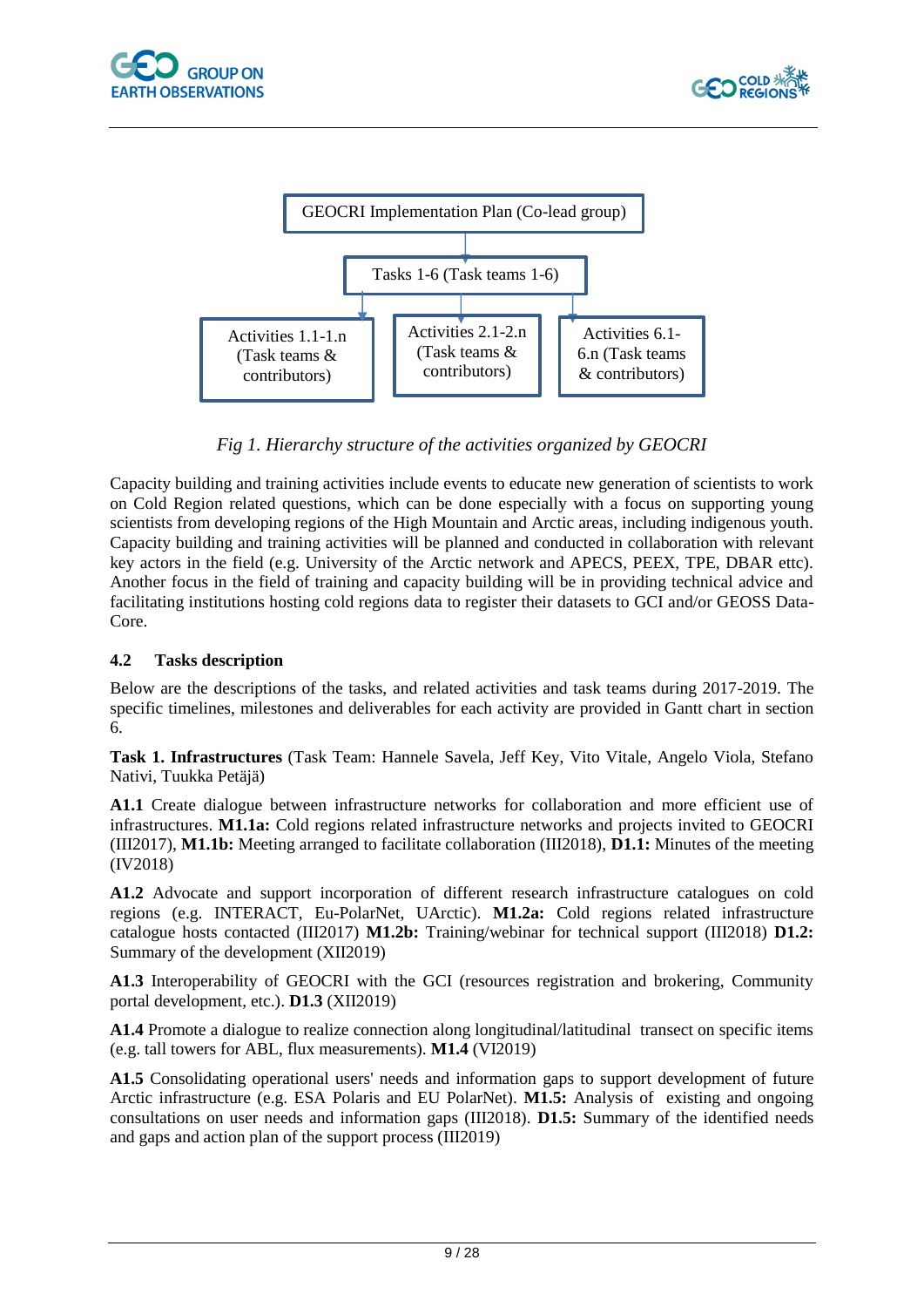

**Task 2. Monitoring Network and Data** (Task Team: Jeff Key, Yubao Qiu, Julie Friddell, Peter Pulsifer, Tom Barry, Hiroyuki Enomoto, Massimo Menenti, Weicai Wang, Carolina Gabarró, Emilia Garcia Ladona, Tao Che, Rui Jin, Youhua Ran, Hanna Lappalainen)

**A2.1** Identify and document needs and requirements for cold region Earth observation data and information for all users. Make regular updates as needs and requirements change and emerge. Coordinate user requirements with WMO and its Rolling Review of Requirements (RRR) mechanism. **M2.1:** Analysis of existing and ongoing consultations on user needs (XII 2017). **D2.1:** Summary of the identified needs and requirements and action plan. XII2018).

**A2.2** Start to define specific GEOCRI essential variables (e.g. Sea Ice…) and non-specific essential variables (valid and necessary for any region or domain). A way to start is to propose adopting many of the variables defined in the Climate domain (ECV's). Work with ECVs, EBVs. **M2.2:** document articulate the variable for cold regions.(VI2018), **D2.2:** variable table IX2019.

**A2.3** Incorporate cold region databases, such as the Arctic Data archive System (ADS), and ICIMOD's Regional Database System, the Arctic Biodiversity Data Service, and the Italian Arctic Data Centre (IADC) into the GCI. **M2.3:** Institutions hosting Cold region databases identified and contacted (XII 2017). **D2.3:** List of Cold Region database holders + promotional material (XII 2017).

**A2.5** Engage with Arctic Portal to explore potential for registering datasets hosted on their websites with GCI. CCIN/PDC. **M2.5:** Arctic Portal contacted for discussions (VI2017).

**A2.6** Support GCW in the development and expansion of CryoNet, identifying best practices for observations, sharing open data principles and capacity development activities. Allow for discovery of CryoNet through GCW Data Portal. Incorporate CryoNet data into GCI. **M2.6:** Discussions initiated with GCW and possibilities for supported activities and related actions identified (VI2017).

**2.7** Support ICIMOD in developing a HimalyanGEOSS, sharing GEO's broad open data principles and capacity building expertise, and register Himalayan observations into the GCI. Connect other initiatives, such as TPE, WMO/GCW, PEEX, and WCRP/CliC to maximize the effectiveness and scope of the Himalaya GEOSS. **M2.7 :** ICIMOD contacted for discussions (III2017), **D2.7:** Jointly produced action plan for possible collaboration and related activities (IX2017).

**A2.8** Analyze and report on alignment between GEO/GEOCRI data principles and policies and the data principles and policies established by SCAR, IASC and SAON. **M2.8:** Analysis completed (III 2018), **D2.8:** Report on the alignments in the data principles (XII 2018).

**A2.9** Support the Digital Belt and Road (DBAR) initiative to broker the related activities with the big data platform along the Belt and Road region. **M2.9:** Create the interface with DBAR.(III2017), **D2.9:** Developmetn report (III2018).

**Task 3. Integrating in situ and Remote Sensing Observations** (Task Team: Hannele Savela, Yubao Qiu, Jeff Key, Emilio Garcia Ladona, Massimo Menenti, Vito Vitale, Eugenio Sansosti, Weicai Wang, SAON, Tao Che, Rui Jin, Youhua Ran, Tuukka Petäjä)

**A3.1** Establish a forum for meeting and dialogue to encourage links and collaboration of cold regions in situ and remote sensing communities. **M3.1a:** Relevant community members identified and contacted. (IX2017), **M3.1b:** Joint meeting or webinar arranged (III2019), **D3.1a:** Meeting minutes (IV2019), **D3.1b:** Joint publication (XII2019)

**A3.2** Develop a set of Cold Region Sensitive Indicators and ECRVs, based on the excise of ECVs and EBVs, to provide the most needed observations parameter over Earth cold regions. **M3.2:** Relevant community members identified and contacted. (IX2017), **D3.1a:** List of the variables or indicators for Earth cold regions, **D3.2b:** Joint Publications (XII2019)

**Task 4. User Engagement and Communication** (Task Team: Co-leads, Jan Rene Larsen, Hannele Savela, Courtney Price, Yubao Qiu)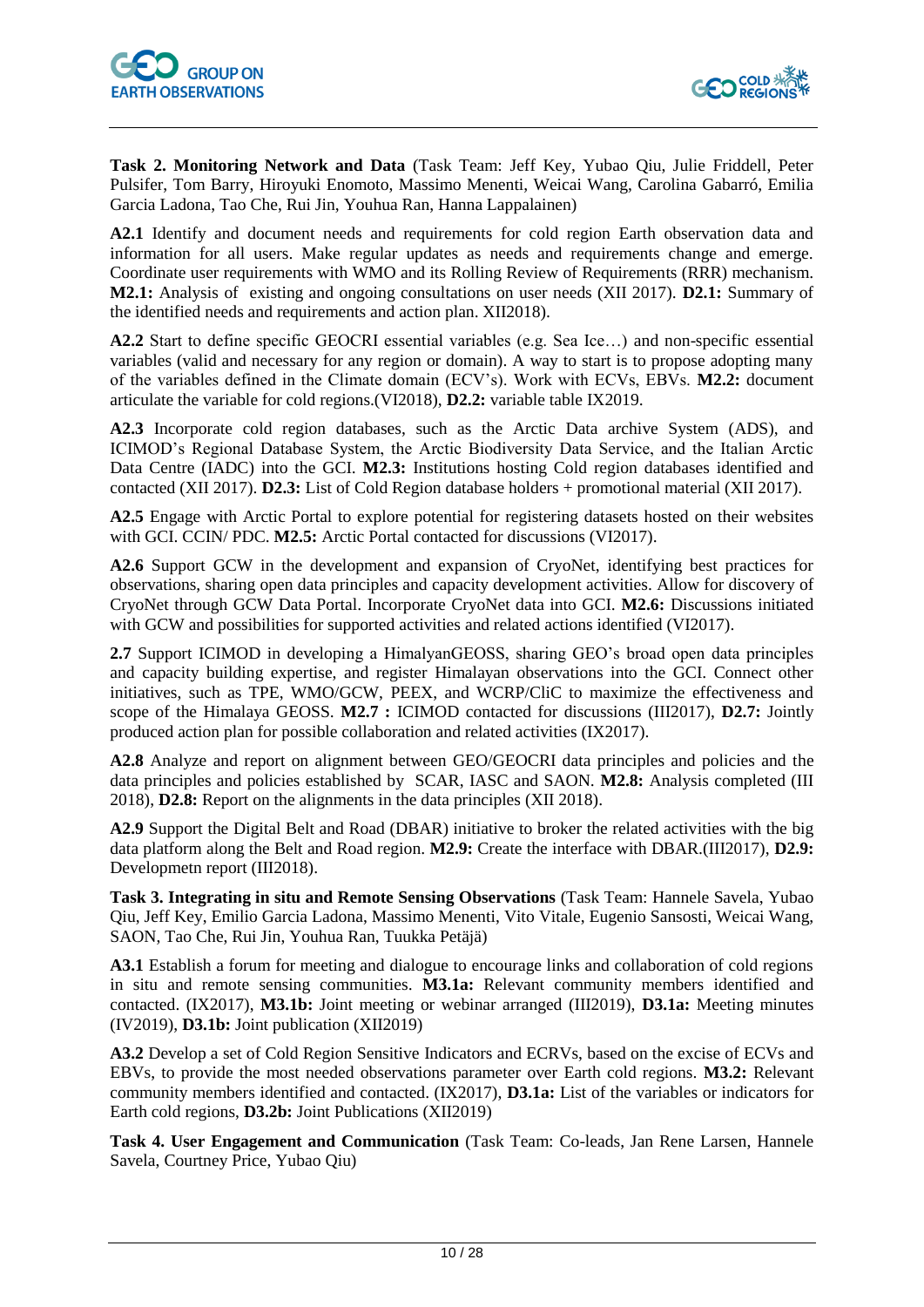

**A4.1** Establish a science advisory group within GEOCRI to ensure awareness of science priorities established by such efforts as the SCAR Horizon Scan and the IASC ICARP III, and to identify any gaps based on the work of GEOCRI. **M4.1:** Potential Science Advisory Group members invited (I2017). **D4.1:** Science Advisory group established and convened first time (VI2017).

**A4.2** Maintain regular communications with all GEOCRI participants, GEO secretariat and other members of GEO community with updates on activities. Help to forge synergies and collaborations between GEOCRI. **M4.2:** GEOCRI meetings (on-line or physical (XII2017-2019), **D4.2:** Minutes of the meetings (XII2017-2019).

**A4.3** Engage with current non-GEO member cold region countries to explore potential for membership – notably Bhutan, Bolivia, Kyrgyzstan, Mongolia and others. Engage existing members and participating organizations to participate in GEOCRI activities more actively. **M4.3:** Country representatives and potential new contributors contacted to initiate discussions (VI2017).

**A4.4** Look to engage new organizations working in cold regions with GEOCRI and GEO. **M4.4:** Campaign to invite new contributors to GEOCRI conducted (VI2017), **D4.4:** Promotional material (XII2019).

**A4.5** Liaise with other GEO activities to find potential synergies and map potential overlaps with them. **M4.5a:** Related GEO activities contacted for discussions (XII2017). **M4.5b:** Potential synergies and overlaps identified (VI2019). **M4.5c:** Map of potential synergies and overlaps with an action plan of possible collaboration (XII2019).

**A4.6** Promote and advocate the use of coordinated, comprehensive and sustained cold region Earth observations to inform decisions and actions by policy makers, industry, local communities, researchers and others. **M4.6:** Participation with presentation(s) to joint forums with different stakeholders (ongoing 2017-2019), **D4.6:** Presentations, abstracts, statements, white papers.

A4.7 Advocate defining of cold regions earth observations essential variables (EVs) to more effectively meet the cold region Earth observation needs and requirements of users. **M4.7a:** Key actors for defining the cold region key variables identified (XII2017), **M4.7b:** Key actors contacted for discussions (III2018), **D4.7:** Work plan for defining the cold regions earth observations essential variables (XII2018).

**A4.8** Develop GEOCRI logo and visual branding. Push for GEOCRI, GEO and GEOSS to feature in cold region Earth observation relevant reports and documents where appropriate. **M4.8:** GEOCRI logo and visual branding developed (XII2017), **D4.8a:** Logo (XII2017), **D4.8b:** Visual image instructions (XII2017).

**A4.9** Leverage GEO's international standing and reputation to help secure a mandate from the highest government levels for fully integrated observing systems for cold regions. This mandate must not only be from cold region countries, but fully international due to the global significance and interest in cold regions. **M4.9** (XII2019)

**A4.10** Coordination input from the ocean monitoring communities, including several larger ongoing efforts were suggested to be engaged. **M4.10:** Connect with EuroGOOS, CMEMS, Copernicus Climate services, JPI Climate services, ESA, CCI , EumetSat Satellite Application Facilities (VI2018).

**Task 5. Capacity Building and Knowledge Transfer** (Task Team: Hannele Savela, Peter Pulsifer, Julie Friddell, Weicai Wang, Massimo Menenti, other Co-leads)

**A5.1** Increase awareness of possibilities related to GEOCRI, GCI and GEOSS Data-CORE. **M5.1:** Ongoing process 2017-2019.**D5.1:** Promotional material, e-mail campaigns etc. in 2017-2019.

**A5.2** Arrange practical training on incorporating data to GCI and GEOSS Data-CORE. **M5.2a-c, D5.2a-c:** Webinar training on how to tag data to GEOSS Data-CORE and/or register it to GCI (XII2017, XII2018, XII2019).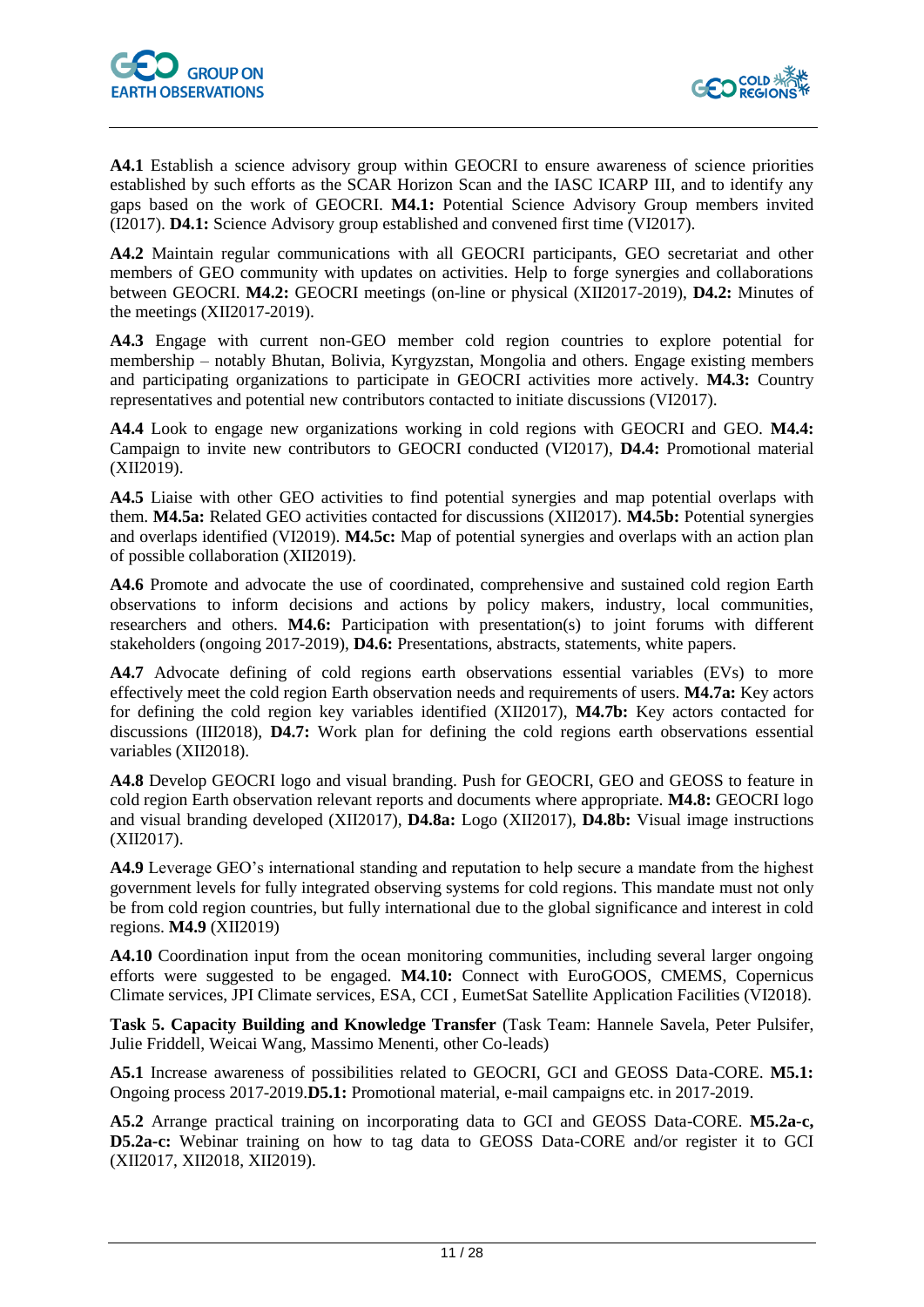

**A5.3** Arrange training to build capacity and educate new generation of researches on cold regions (e.g. via UArctic network and APECS). **M5.3:** UArctic and APECS contacted and invited to collaborate (III2017). **D5.3:** Plan on possible jointly arranged training (IX2017).

**Task 6. Management and Monitoring** (Task Team: Jeff Key, Hannele Savela, SAON, JAMSTEC, Hiroyuki Enomoto , Tom Barry, Julie Friddel, Vito Vitale, Weicai Wang, Yubao Qiu)

**A6.1** Support SAON to develop and maintain an inventory of existing cold region Earth observations initiatives including organizations, programs, projects, networks and systems, particularly those which are active or have impact internationally and regionally. **M6.1:** Existing cold region Earth observations initiatives identified (XII2019). **D6.1:** List of existing cold region EO initiatives (XII 2019).

**A6.2** Leverage GEO's international position to align other initiatives with Arctic Observing System efforts and SAON where this is not already the case, including WMO (EC-PHORS, GCW, PRCC, WWRP etc.) WCRP (CliC), PPP/YOPP, INTERACT, EU-PolarNet and the successful candidate for the H2020 topics BG-09 and BG-10 in 2016 and BG-11 in 2017. **M6.2:** Discussions initiated with SAON (III2017), **D6.2:** Plan of support activities to SAON (XII2017).

**A6.3** Support SAON as the lead organization in establishing an Arctic Observing System. Support their existing efforts, share expertise. Explore the case for establishing SAON as a Regional GEO (i.e. GEO / Arctic) that would contribute to GEOCRI. **M6.3:** XII2019

**A6.4** Engage with GEOBON and CAFF/CBMP, to support the development of ArcticBON (with GEOBON) and integrate it as the biodiversity component of the Arctic Observing System. **M6.4, D6.4:** Start discussions with relevant representatives and initiatives for possible collaboration (III2017)

**A6.5** Support AmeriGEOSS in developing observing systems for mountain regions in the Americas, including the Andes and Rockies, as well as North American Arctic and South American sub-Antarctic. Engage with other initiatives such as WMO/GCW, WCRP/CliC and others to collaborate and maximize the effectiveness and scope of cold region components of the AmeriGEOSS. **M6.5:** AmeriGEOSS contacted for discussions (VI2017), **D6.5:** Minutes of the meeting(s).

**A6.6** Support observing system networks, including WMO/EC-PHORS in developing, expanding and sustaining the terrestrial Antarctic Observing Network (AntON), and SCAR/SCOR with the interdisciplinary Southern Ocean Observing System as well as support the development of new observing systems such as SCAR's AntOS, working with key regional actors such as SCAR, SOOS, WCRP/CliC, WMO/GCW, PPP/YOPP, COMNAP etc. and research institutions active in the Antarctic (AAD, AARI, AntarcticaNZ, AWI, BAS, BAI, CSIC, USAP, etc.). **M6.6:** Discussions initiated with Antarctic observing system netowks key actors (XII2018), **D6.6:** Summary of key support actions during the GEO Work Program 2017-2019 (XII2019).

**A6.7** Engage with existing observing networks in cold regions, such as GTN-P, GLISN, GLMS, GCW, SIOS, etc. and emerging cold region regional observation networks to contribute to GEOCRI. Promote incorporation of data from these networks to GCI. **M6.7a:** Existing networks contacted and invited (III2018), **M6.7b:** Emerging networks contacted (XII2017-VI2019) , **D6.7:** Face-to-face or online meetings and their minutes.

**6.8** The co-lead group to set up the management system for the GEOCRI, the ToR, and inviting an advisory board for GEOCRI. **M6.8:** propose a management system (XII2017), **D6.8:** ToR and scientific Advisory Board (2017,GEO XIII).

#### <span id="page-11-0"></span>**4.3 Capacity building, science & technology, training activities, and communication, outreach and branding**

There will be specific tasks with set milestones and deliverable devoted to Capacity building (T5, A5.2), science & technology (T4, A4.6; T6, A6.8), training activities (T5, A5.3) as well as to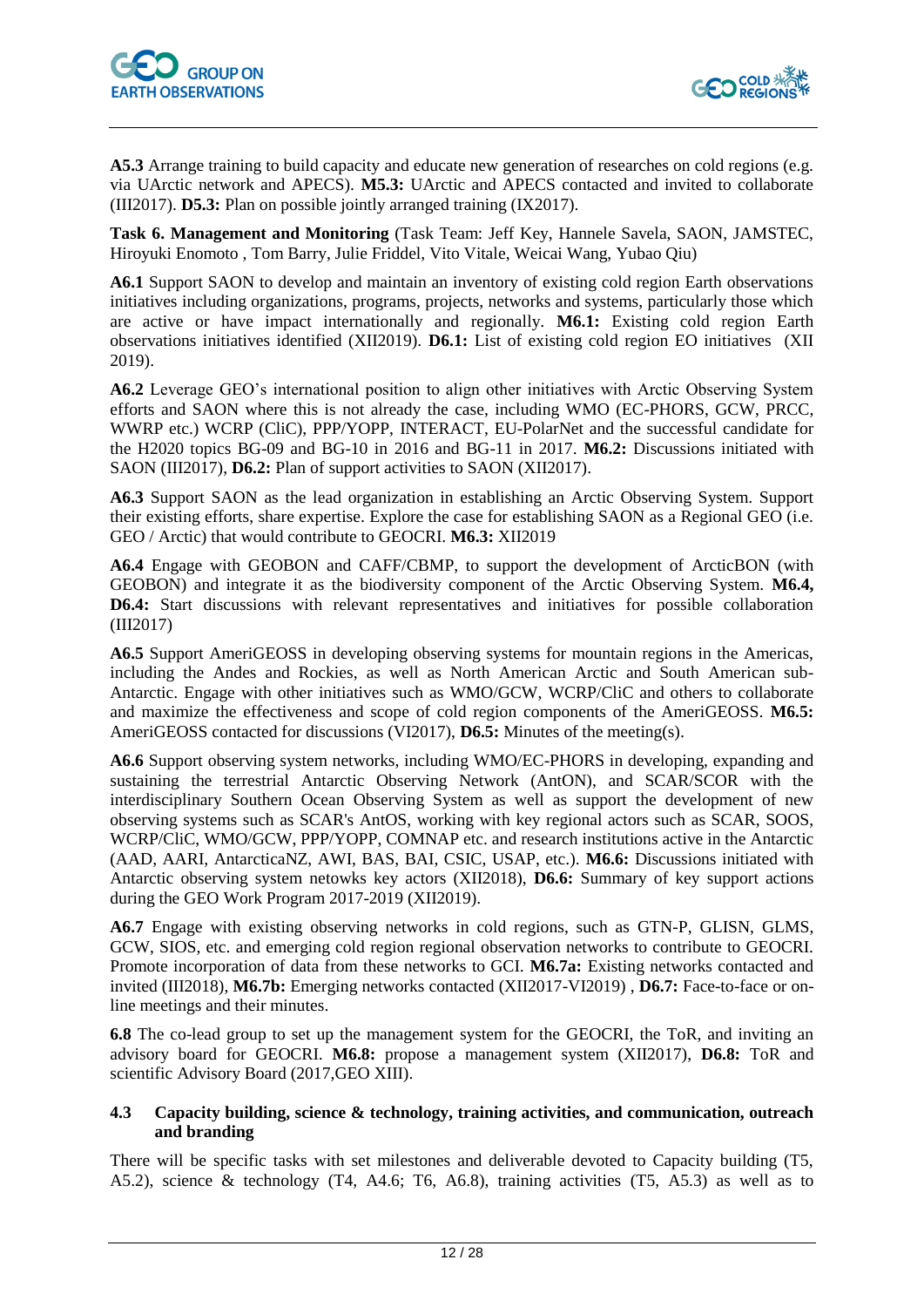

communication/outreach and branding activities (T4, A4.8; T5, A5.1). The branding, as well as communication and outreach activities will be aligned with the general GEO brand and guidelines.

#### <span id="page-12-0"></span>**4.4 Expected connections to other areas of the GEO Work Programme**

Cold Regions related earth observations and services are cross-cutting all GEO SBA's, and therefore several connections to other areas of the GEO Work Programme -for example with GEOBON- are be expected in 2017-2019, and establishing and securing connections with relevant GEO Initiatives and flagships are included in, for example, T4. A4.4. and A4.5 and T6, A6.4.

#### <span id="page-12-1"></span>**5 INVOLVEMENT OF END-USERS**

#### <span id="page-12-2"></span>**5.1 How established user communities link to, or participate in the initiative**

Cold region Earth observation user communities include scientists, policy-makers, industry, business and commerce, students, and local communities. Earth observation data and information should meet the needs and requirements of these different user communities. GEOCRI User engagement will be done by utilizing several modalities ranging from face-to-face events and capacity building to on-line surveys and –ultimately- operational services developed in contact with the users.

In 2017-2019, the first stage of activities by the User Engagement and Communication Task Team will include the identification of current and potential user communities, and their specific features, and consultation with these user communities about their needs and expectations on the content and modality of the information services that they would like GEOCRI to offer. For example, the ESA – NRSCC / Dragon Program is entering its 4th cycle. The Hydrology and Cryosphere Theme focuses on the HMA region and involves about 100 potential users of GEOCRI information. The ESA and EC H2020 arctic observation projects, the Copernicus Climate Change service, and the user requirement conference, like the Polar and Snow Cover applications: user requirements workshop, are the good practice for coordinating the users requirement. Others will be from the user model of the mature information services program and newly setting up projects in different countries.

The second stage will be planning, development and implementation of the services based on the user community identification and consultation. Continuous dialogue and engagement with the user communities is needed at all stages of GEOCRI activities.

#### <span id="page-12-3"></span>**5.2 How the activity will benefit stakeholders**

GEOCRI benefits all stakeholders by supporting the provision of accurate and timely Earth observation data and information. GEOCRI contributes to all eight GEO SBAs. In addressing all eight of the GEO SBAs, GEOCRI's benefits are wide reaching with impacts in all domains as well as crosscutting issues like climate change. Furthermore, GEOCRI, through its contributors, engages with a range of stakeholders, including scientists, policymakers, local communities and businesses. Close stakeholder engagement will ensure that GEOCRI works to effectively address user needs and requirements to maximize benefit.

Examples of expected benefits to stakeholders include improved mitigation of the local inhabitants to the climate change effects, improved climate-change related decision making at national, regional, international and global level, more efficient use of research infrastructures in cold regions, and improved open data availability of cold regions related Earth observations.

#### <span id="page-12-4"></span>**5.3 How the activity will feed into decision-making processes**

By leveraging the global visibility and convening power of GEO, GEOCRI makes a positive contribution to national, regional and international decision-making processes and science strategies. GEOCRI, via its contributors, feeds reliable, science-based Earth observation data and information to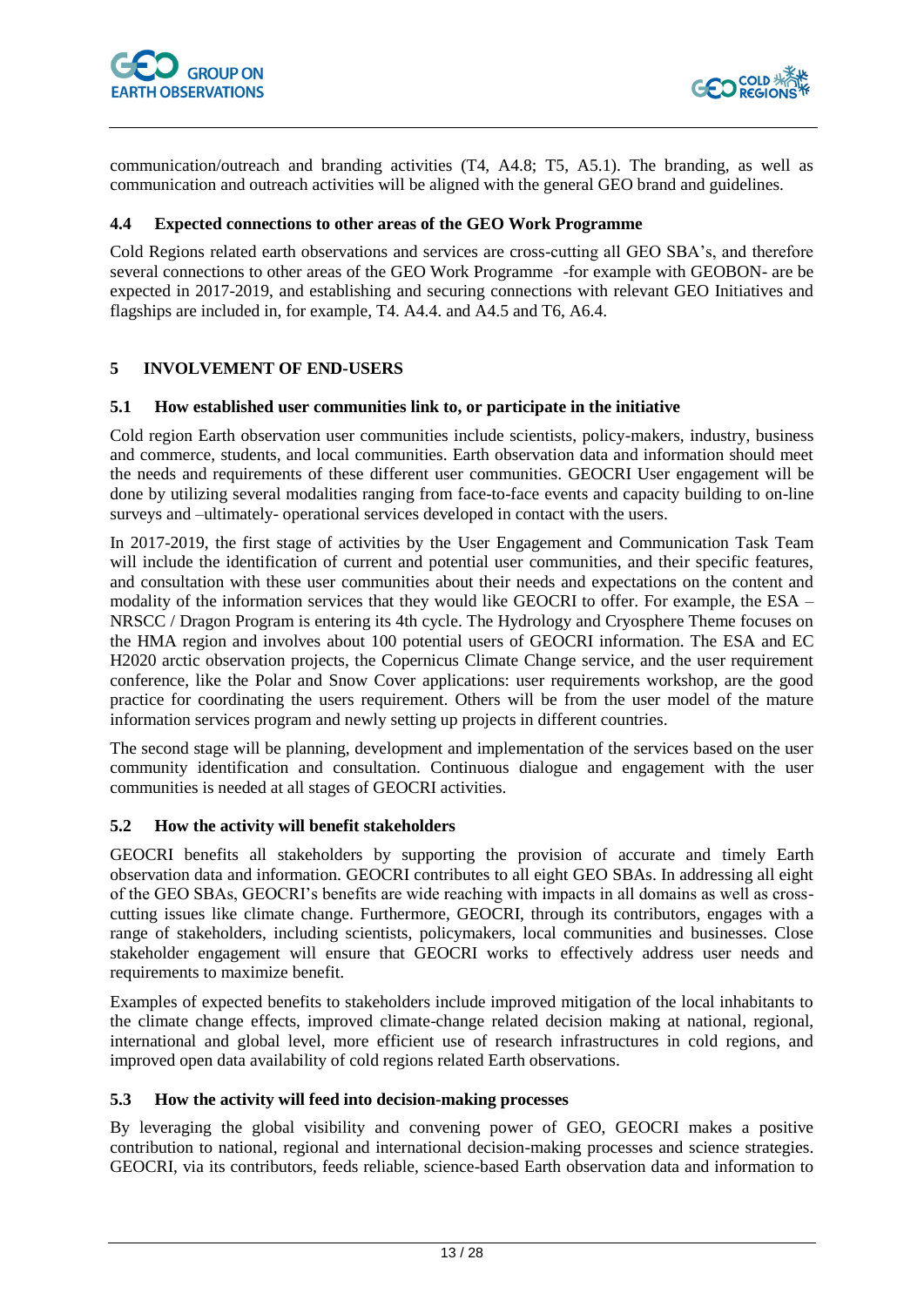

policy makers, enabling better, well-informed and more effective decisions in cold regions and beyond.

#### <span id="page-13-0"></span>**6 PLANNING, INCLUDING SPECIFIC MILESTONES AND DELIVERABLES**

#### <span id="page-13-1"></span>**6.1 Implementation Plan**

The planned tasks and related activities will be implemented by the Task Teams according to the timetable provided in the following Gantt chart. The chart includes the milestones and deliverables that have been defined for each activity. The team of co-leads will coordinate the overall progress in the implementation as well as provide support to the Task Teams where needed.

#### <span id="page-13-2"></span>**6.2 Monitoring and evaluation approach, including feedback from participants/partners**

Continuing monitoring and evaluation approach will be applied in GEOCRI. The progress will be monitored by reports produced by the GEOCRI co-leads and provided to the GEO Program Board as requested. The progress reports will also be communicated to the whole GEOCRI community. Feedback about the quality of the GEOCRI practices and on the progress achieved will be collected from GEOCRI community at regular time intervals, at least twice during the program period. The results of the feedback will be compiled, analyzed and published, together with related plans for improvement, with the reporting. Feedback will also be collected from the end-users, once the operational stage of the planned services to users is reached.

#### <span id="page-13-3"></span>**6.3 Reporting to participants and to GEO PB/Secretariat**

Reporting on GEOCRI will be done according to the general GEO requirements, via progress reports by the Task Teams to co-leads and via short summaries of the recent developments, presented to all contributors. The necessary reporting of the activities and plans – e.g. the implementation and work plan – will be provided to the GEO Secretariat and Program Board, then to the GEO ExCOM and Plenary. Summaries of GEOCRI activities and achievements will also be provided to the observers and stakeholders to keep them updated on the progress.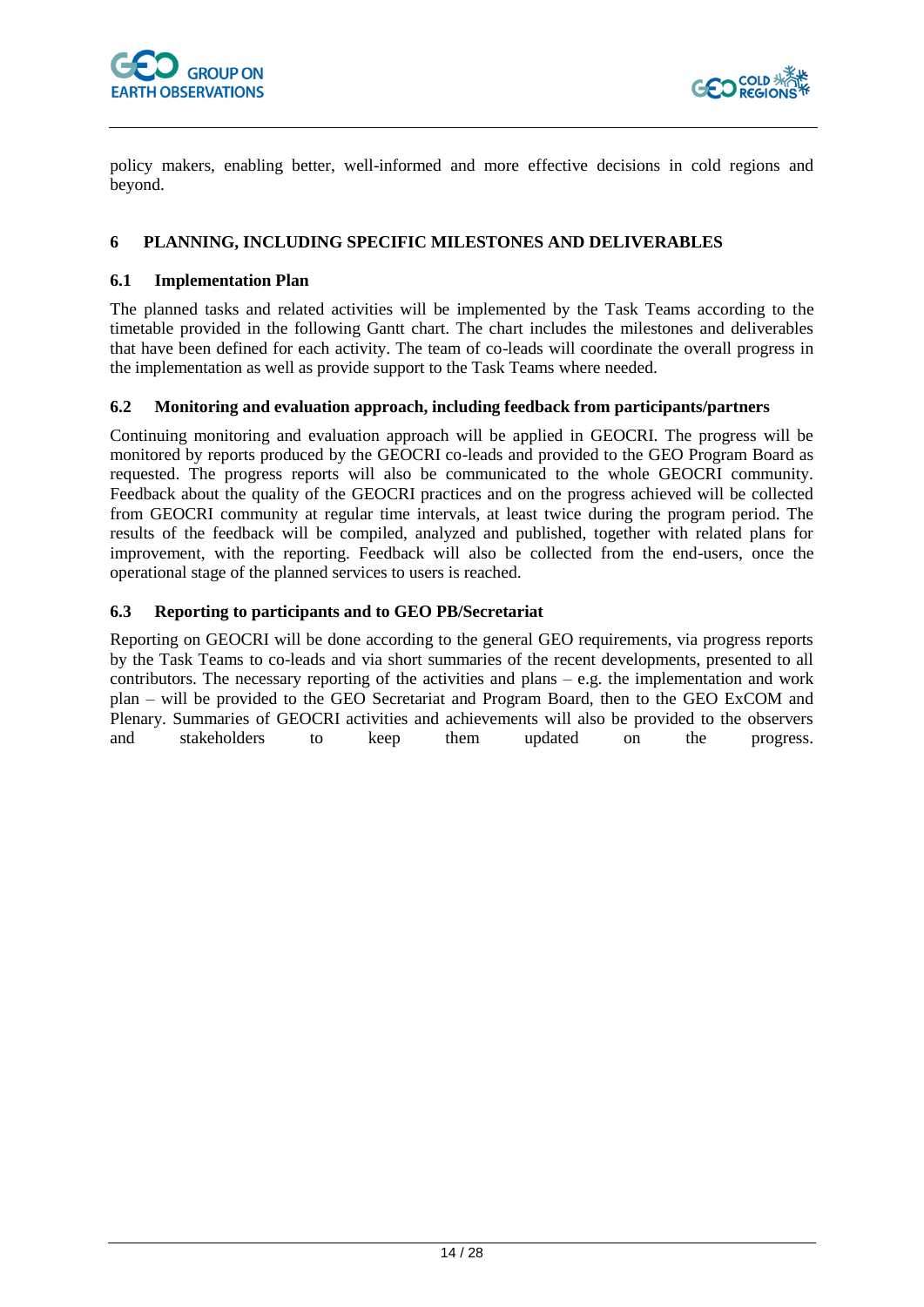



|                                                             |                   |                   | 2017              |                       | 2018              |                | 2019 |                   |           |           |                   |                   |
|-------------------------------------------------------------|-------------------|-------------------|-------------------|-----------------------|-------------------|----------------|------|-------------------|-----------|-----------|-------------------|-------------------|
| Task/ Activity                                              | Q1                | Q <sub>2</sub>    | Q3                | Q4                    | Q1                | Q <sub>2</sub> | Q3   | Q4                | <b>Q1</b> | <b>Q2</b> | Q3                | Q4                |
| Task 1: Infrastructures                                     |                   |                   |                   |                       |                   |                |      |                   |           |           |                   |                   |
| A1.1                                                        | <b>M1.1a</b>      |                   |                   |                       | M1.1b             | D1.1           |      |                   |           |           |                   |                   |
| A <sub>1</sub> .2                                           | <b>M1.2a</b>      |                   |                   |                       | M1.2b             |                |      |                   |           |           |                   | D1.2              |
| A1.3                                                        |                   |                   |                   |                       |                   |                |      |                   |           |           |                   | D1.3              |
| A1.4                                                        |                   |                   |                   |                       |                   |                |      |                   |           | M1.4      |                   |                   |
| A1.5                                                        |                   |                   |                   |                       | M1.5              |                |      |                   | D1.5      |           |                   |                   |
| Task 2: Monitoring Network and Data                         |                   |                   |                   |                       |                   |                |      |                   |           |           |                   |                   |
| A2.1                                                        |                   |                   |                   | M <sub>2</sub> .1     |                   |                |      | D2.1              |           |           |                   |                   |
| A2.2                                                        |                   |                   |                   |                       |                   | M2.2           |      |                   |           |           | D <sub>2</sub> .2 |                   |
| A2.3                                                        |                   |                   |                   | M1.3, D1.3            |                   |                |      |                   |           |           |                   |                   |
| A2.5                                                        |                   | M <sub>2</sub> .5 |                   |                       |                   |                |      |                   |           |           |                   |                   |
| A2.6                                                        |                   | M2.6              |                   |                       |                   |                |      |                   |           |           |                   |                   |
| A2, 7                                                       | M2.7              |                   | D <sub>2</sub> .7 |                       |                   |                |      |                   |           |           |                   |                   |
| A2.8                                                        |                   |                   |                   |                       | M <sub>2</sub> .8 |                |      | D <sub>2</sub> .8 |           |           |                   |                   |
| A2.9                                                        | M <sub>2</sub> .9 |                   |                   |                       | D2.9              |                |      |                   |           |           |                   |                   |
| Task 3: Integrating in situ and Remote Sensing Observations |                   |                   |                   |                       |                   |                |      |                   |           |           |                   |                   |
| A3.1                                                        |                   |                   | M3.1a             | D3.1a                 |                   |                |      |                   | M3.1b     |           |                   | D3.1b             |
| A3.2                                                        |                   |                   | M3.2              |                       |                   |                |      | D3.2a             |           |           |                   | D3.2b             |
| Task 4: User Engagement and Communication                   |                   |                   |                   |                       |                   |                |      |                   |           |           |                   |                   |
| A4.1                                                        | M4.1              | D4.1              |                   |                       |                   |                |      |                   |           |           |                   |                   |
| A4.2                                                        |                   |                   |                   |                       |                   |                |      |                   |           |           |                   | M4.2, D4.2        |
| A4.3                                                        |                   | M4.3              |                   |                       |                   |                |      |                   |           |           |                   |                   |
| A4.4                                                        |                   | M4.4              |                   |                       |                   |                |      |                   |           |           |                   | D4.4              |
| A4.5                                                        |                   |                   |                   | M4.5a                 |                   |                |      |                   |           | M4.5b     |                   | M4.5c             |
| A4.6                                                        |                   |                   |                   |                       |                   |                |      |                   |           |           |                   |                   |
|                                                             |                   |                   |                   |                       | <b>M4.7b</b>      |                |      |                   |           |           |                   | M4. 6, D4.        |
| A4.7<br>A4.8                                                |                   |                   |                   | M4.7a<br>M4.8. D4.8ab |                   |                |      | D <sub>4</sub> .7 |           |           |                   |                   |
|                                                             |                   |                   |                   |                       |                   |                |      |                   |           |           |                   |                   |
| A4.9                                                        |                   |                   |                   |                       |                   |                |      |                   |           |           |                   | M <sub>4</sub> .9 |
| A4.10                                                       |                   |                   |                   |                       |                   |                |      |                   |           |           |                   |                   |
| Task 5: Capacity Building and Knowledge Transfer            |                   |                   |                   |                       |                   |                |      |                   |           |           |                   |                   |
| A5.1                                                        |                   |                   |                   |                       |                   |                |      |                   |           |           |                   | M5.1, D5.1        |
| A5.2                                                        |                   |                   |                   | M5.2a                 |                   |                |      | M5.2b             |           |           |                   | M5.2c             |
| A5.3                                                        | M5.3              |                   |                   |                       |                   |                | D5.3 |                   |           |           |                   |                   |
| Task 6: Management and Monitoring                           |                   |                   |                   |                       |                   |                |      |                   |           |           |                   |                   |
| A6.1                                                        |                   |                   |                   |                       |                   |                |      |                   |           |           |                   | M6.1, D6.1        |
| A6.2                                                        | M6.2              |                   |                   | D6.2                  |                   |                |      |                   |           |           |                   |                   |
| A6.3                                                        |                   |                   |                   |                       |                   |                |      |                   |           |           |                   | M6.3              |
| A6.4                                                        | M6.4. D6.4        |                   |                   |                       |                   |                |      |                   |           |           |                   |                   |
| A6.5                                                        |                   | M6.4, D6.5        |                   |                       |                   |                |      |                   |           |           |                   |                   |
| A6.6                                                        |                   |                   |                   |                       |                   |                |      | M6.6              |           |           |                   | D6.6              |
| A6.7                                                        |                   |                   |                   |                       | M6.7a             |                |      |                   |           | M6.7b     |                   |                   |
| A6 8                                                        |                   |                   |                   | M6 8 D6 8             |                   |                |      |                   |           |           |                   |                   |

#### *Table 2. Milestones and Deliverables*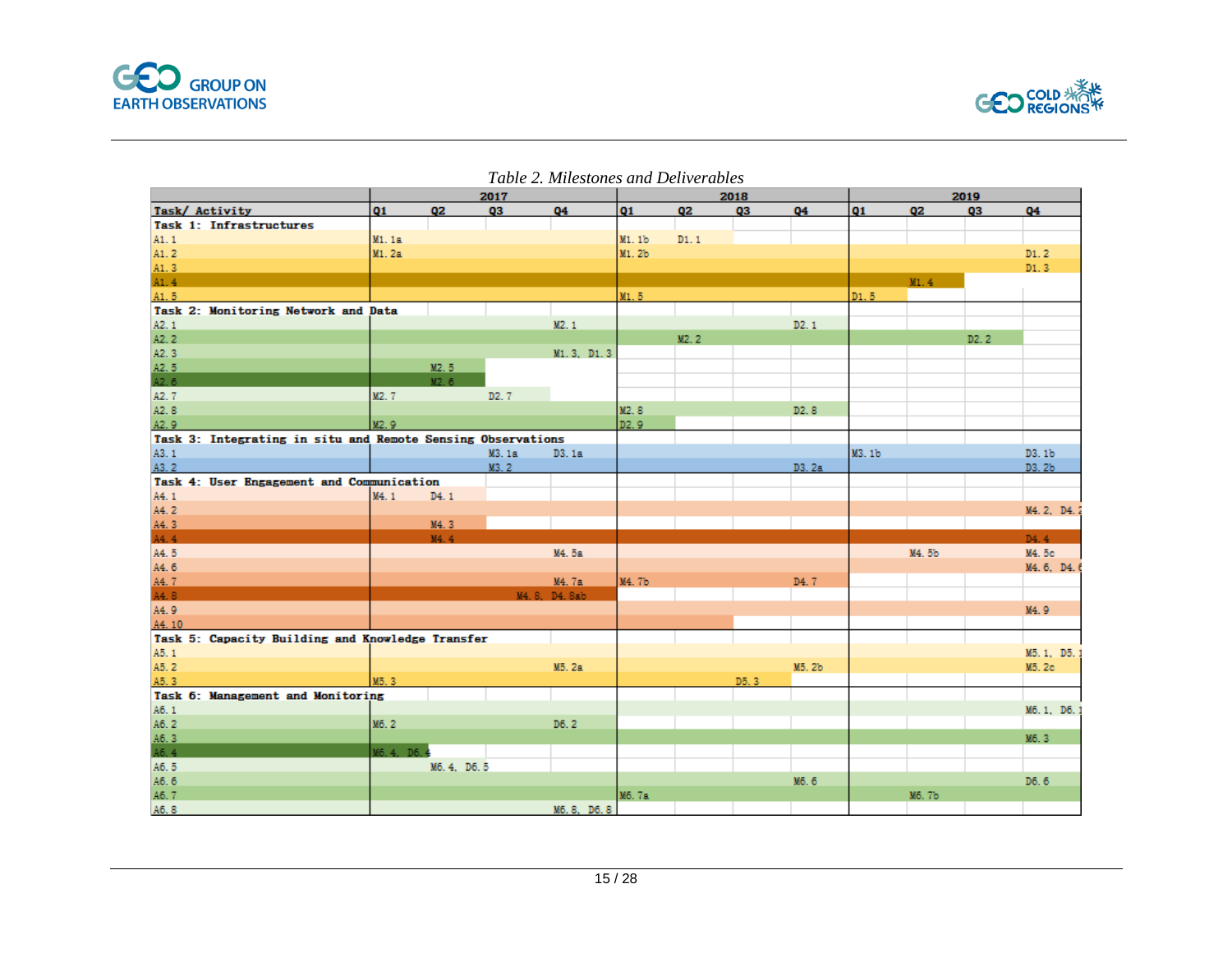

#### <span id="page-15-0"></span>**7 DATA MANAGEMENT & DATA POLICY**

#### <span id="page-15-1"></span>**7.1 Description of the key datasets used or created by the activity**

The dataset distributes around the data holders and project coordinators, that are from the contribution list and here name a few of the most important ones, for example, those from SAON, GCW Portal, INTERACT, TPE, GEOSS, and etc. (see section 10)

#### <span id="page-15-2"></span>**7.2 Degree of adherence to the GEOSS Data Sharing and Data Management Principles**

GEO has been a leader in the development of data sharing principles and this has, in turn, provided an excellent foundation for governments, institutions, researchers and others to develop sound data policy. At the same time, polar organizations have been actively developing data statements and policy to help guide the collection, use, stewardship and preservation of data. For example, in 2013 the International Arctic Science Committee released the IASC Data Statement (see http://iasc.info/dataobservations/iasc-data-statement). This statement makes assertions about the value of open data, the need to provide fair attribution for data creation, and the value of professional data management. This statement references several other established data statements and policies from the WMO, and ICSU, and we have seen recent developments from ICSU and others in this area [\(http://www.icsu.org/news](http://www.icsu.org/news-centre/press-releases/press-releases-2015/leading-science-groups-urge-global-accord-on-open-data-in-a-big-data-world,https:/www.force11.org/group/joint-declaration-data-citation-principles-final)[centre/press-releases/press-releases-2015/leading-science-groups-urge-global-accord-on-open-data-in](http://www.icsu.org/news-centre/press-releases/press-releases-2015/leading-science-groups-urge-global-accord-on-open-data-in-a-big-data-world,https:/www.force11.org/group/joint-declaration-data-citation-principles-final)[a-big-data-world,https://www.force11.org/group/joint-declaration-data-citation-principles-final\)](http://www.icsu.org/news-centre/press-releases/press-releases-2015/leading-science-groups-urge-global-accord-on-open-data-in-a-big-data-world,https:/www.force11.org/group/joint-declaration-data-citation-principles-final).

#### <span id="page-15-3"></span>**7.3 Contributions to the GEOSS Data CORE and Interoperability with the GCI**

Many data statements and policies in existence provide data producers and users with extensive choice, however this can also make it difficult for members of the community to know which statement or principle is most relevant and appropriate for their needs. GEO and GEOCRI are in an ideal position to make a contribution through the analysis of these statements and policies with the goal of identify core elements that are common to all. This would help the community to evaluate if they need to develop new policies or if an existing policy/statement can be adopted. Additionally, this would support members of the community in establishing if their data policies contain necessary elements and will be compatible with other policies. The results of this effort can effectively be used as a policy broker with the GEO DAB and other system. A task has been added to the Tasks list in this document with the intention of working with the broader GEO community on this effort.

The use of GEOSS resources will be advocated both within the GEOCRI and to the identified key Earth observation user communities. The dialogue will be two-directional in a manner that encourages both the use of the GEOSS resources and provision of new resources to GEOSS.

The first stage is to integrate the existing cold regions datasets, products and services to the GCI via the GEO Discovery and Access Broker (GEO DAB) and GEOSS Data-CORE. The work in this field is led by the Data Task Team that will identify and approach the relevant data producers and facilitate the integration by provision of information and training. In the second stage, new datasets, products or services within GEOCRI community will be developed and integrated with the GCI and/or GEOSS Data-CORE.

GEO's advocating of broad open data policies and data sharing principles is replicated by GEOCRI as well as its contributors and community. GEOCRI shares knowledge, best practices and training to build capacity in this area.

A broad integration and comparison of existing data principle and policy from different communities, for example, SAON, GEOSS, SOOS, etc., are encouraged to be bridged together, also with the effort from the communities of CODATA and WDS.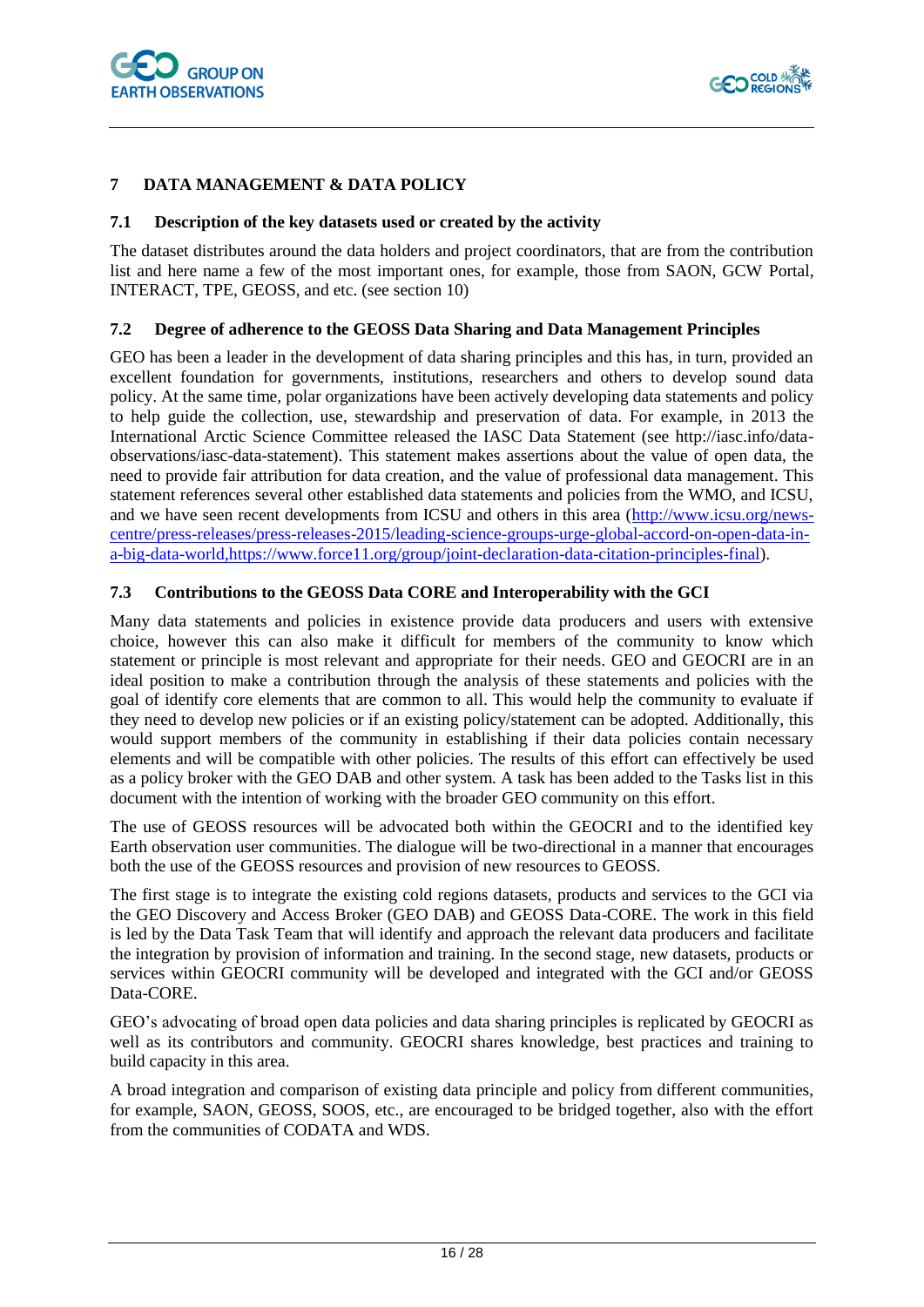

#### <span id="page-16-0"></span>**8 RISK ASSESSMENT**

#### <span id="page-16-1"></span>**8.1 Risk assessment**

GEOCRI aims at sharing of various observations and data, and practical use to providing the information service globally - with a global and coordinated standard. GEOCRI plan to make many challenges for scientific, technical, and then social contributions from the climate research collaborations. The risks below could be the resource optimal utility and management challenges,

- Under the limited human and funding resource, it is apprehensive about exhaustion of activity, and restriction of resources. GEOCRI has the deviation of an activity area called a cold region, therefore concentrates the active time of activity etc;
- Since activity is begun newly, the difference of opinion, the inconsistency of the enforcement method, duplication of activity, lack of activity, etc. may take place at the first stage. GEO-CRI will challenge them by discovering the best way to solve them.

#### <span id="page-16-2"></span>**8.2 Risk mitigation plan and required resources**

In actual activity, many partner's activities are bases of the implementing GEOCRI cooperation. Partner's activities are integrated to GEOCRI implementation as an initiative of GEO. To integrate those activities with the clear target of plan, sharing of a concept are fundamental. This will be, especially at the early stages, discussions and confirmation of problems and progresses are important.

GEOCRI co-leads and partners should utilize any opportunities of discussion and share ideas, by holding a meeting of Co-Lead and calling to a partner, it advances certainly, the directivity of enforcement is maintained and stagnation is avoided.

#### <span id="page-16-3"></span>**8.3 Risk management procedures**

The monitor of the activity situation of the early stage and re-examination of transparency and a plan are effective in order to avoid a risk. The technical problem of these observations may be thrown into relief with enforcement. Sharing and conquering it is also asked for the challenge of activity of GEOCRI.

It is effective as risk management to have the examination activities which check and share the difficulty of observation which a cold region has especially, and have a clue to problem solving. GEOCRI co-leads and partners challenge to keep discussion and share ideas.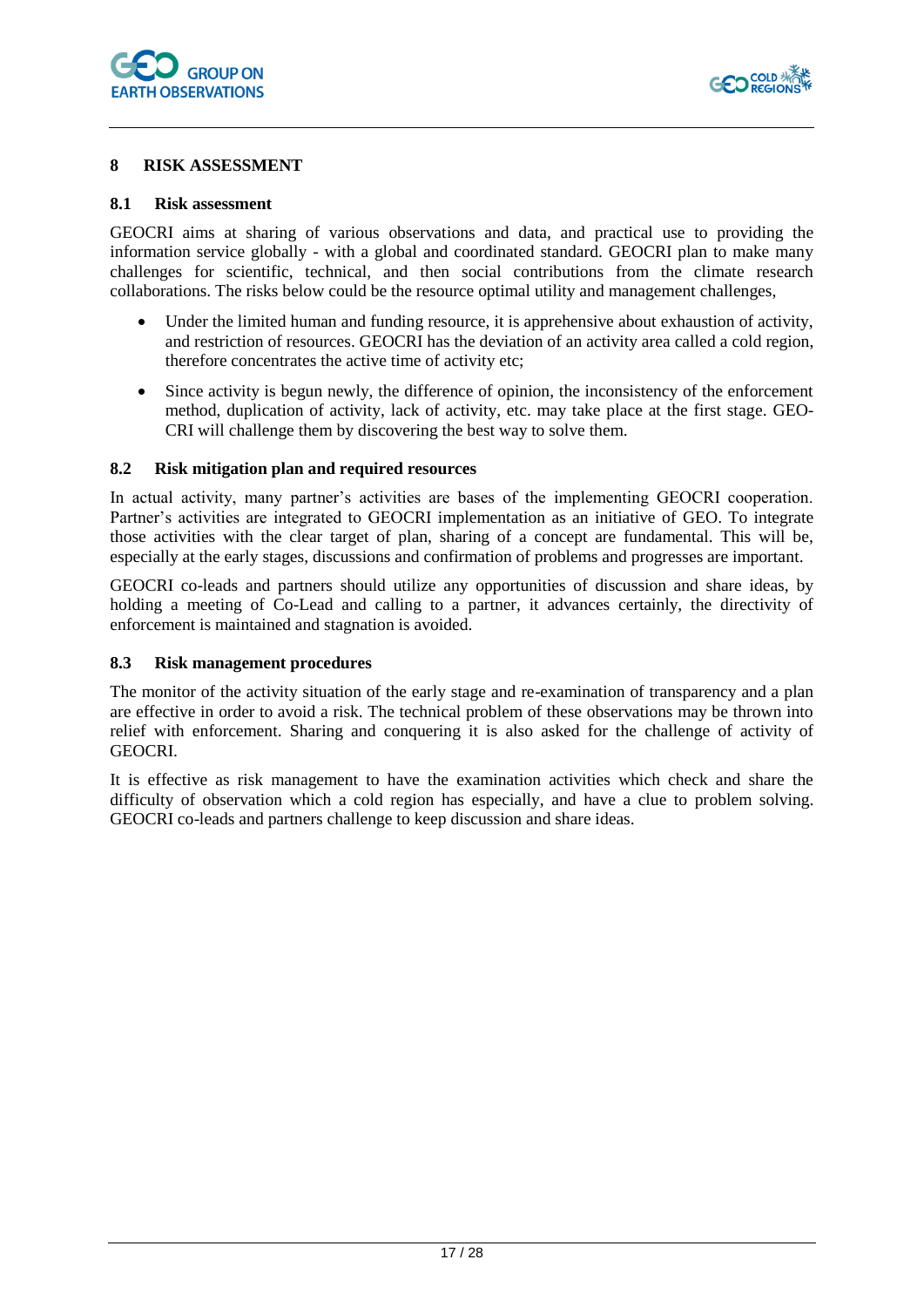



#### <span id="page-17-0"></span>**9 MANAGEMENT AND GOVERNANCE**

#### <span id="page-17-1"></span>**9.1 Organizational structure**

The management structure for GEOCRI is presented in the Figure 2.



*Fig 2. GEOCRI Management Structure*

The GEOCRI community consists of contributors that are arranged into theme-specific Task Teams according to their interests. Each Task Team has a list of activities that they work on, and report their progress to the team of co-leads, consisting of nine GEOCRI members and the Point of Contact. The co-lead team works together in producing the Implementation Plan and the Work Plan for the GEO Work Programme, with the assistant of GEO Secretariat, and offer over all coordination of GEOCRI activities and efforts.

Task Teams convene when necessary, whereas the co-lead team convenes at least twice a year. All GEOCRI members are kept informed about the progress via summaries provided through an e-mailing list and by arranging face-to-face meeting where possible (e.g. as side events to GEO meetings and at major scientific conferences).

All GEOCRI contributors have a possibility to contribute to the work and implementation plans, and take part in those Task Teams where they find their contribution is most suitable. In addition, an institution or organization can join GEOCRI as an Observer, which means that they will be updated about the progress and activities, without not directly taking part in the activities.

Terms of Reference (ToR) will be developed in 2017 to verify the management and coordination structure of GEOCRI. All the management activities need to follow up the Term of Reference, which will be changed in two year, at the face to face meeting.

#### <span id="page-17-2"></span>**9.2 Project coordinator and supporting organization**

The task group and co-lead will annually work together to coordinate, support and endorse updates on the initiative and provide guidance to the tasks implementation, teleconferences are held as needed.

#### <span id="page-17-3"></span>**9.3 Advisory/steering committee**

An Advisory Committee, consisting of high-profile scientists will be convened in late 2016-early 2017. The group will convene when necessary to provide advice on the GEOCRI activities. The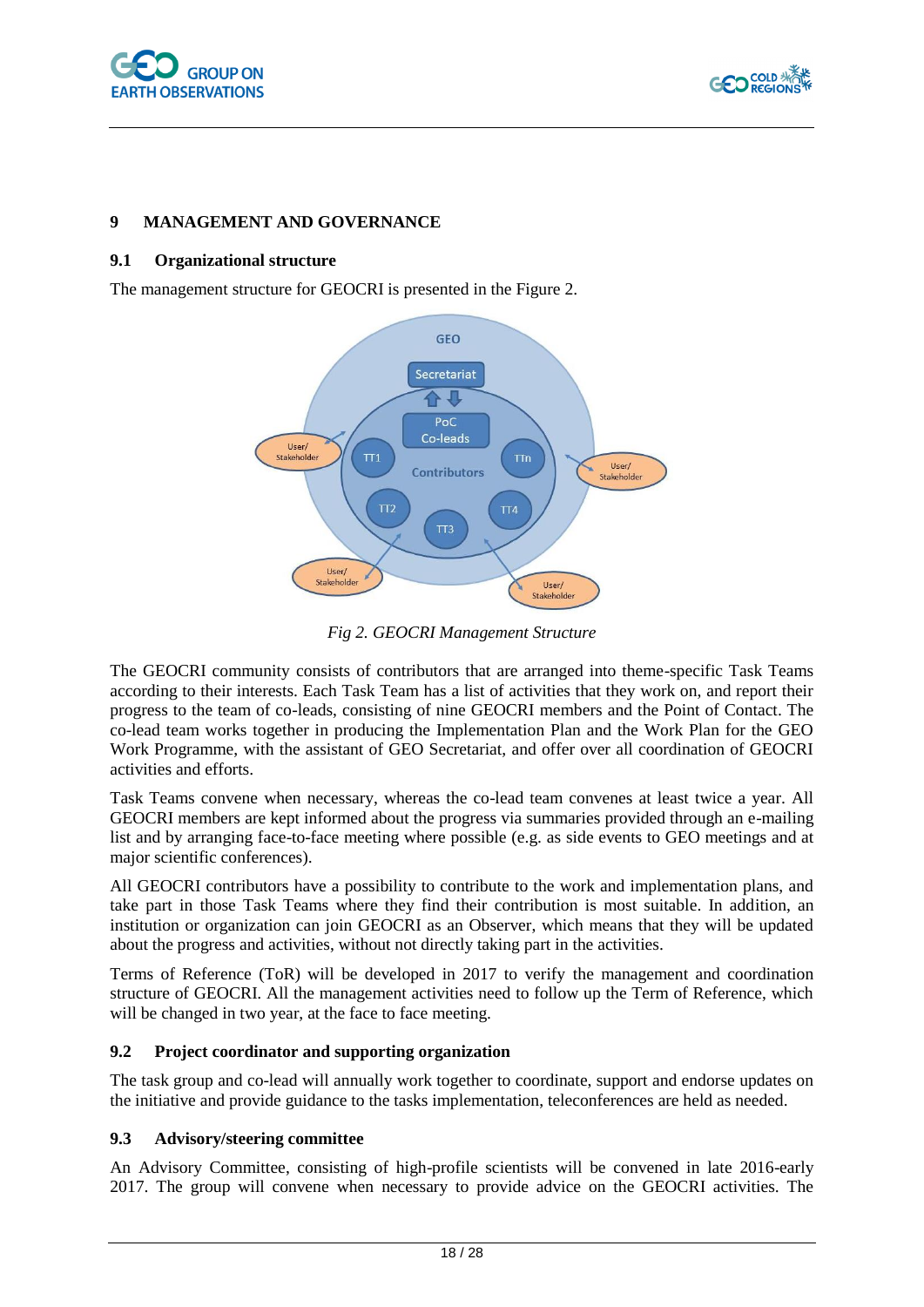



Advisory Committee is GEOCRI's counselling and recommendation body. It shares its vision and user's requirement with the GEO Plenary. It is made up of stakeholders, including the governors, endusers, and policy makers from the members and Participating Organizations.

#### <span id="page-18-0"></span>**9.4 Communication with partners and participants**

The GEOCRI communication with partners and participants include two parts, 1) one is that the progress will be monitored internally by collection of feedback from the GEOCRI community at regular time intervals. That will including the feedback from participants/partners through the meeting, and tasks. 2) And another is the reporting on GEOCRI that will be done via progress reports of the Task Teams to co-leads and short summaries of the recent developments, presented to all contributors. Also, necessary reporting of the activities and plans – e.g. the implementation and work plan – will be provided to the GEO Secretariat and Program Board, then to the GEO ExCOM and Plenary.

Summaries of GEOCRI activities and achievements will also be provided to the observers and stakeholders to keep them updated on the progress.

#### <span id="page-18-1"></span>**10 SUMMARY OF COMMITTED RESOURCES AND ANNUAL BUDGET(S)**

GEOCRI's resources are predominantly in kind efforts, and are aimed at leveraging the resources of participating initiatives and organizations to align with GEOCRI's objectives. Here is the list of actions and funding that could report to GEOCRI and contribute to GEOCRI activities at 2017 and later on, including the source of data and funding under an annual ways and project packages,

- The Global Cryosphere Watch (**GCW**):2nd Asia CryoNet meeting in Feb. 2016 in Russian Federation. CryoNet in the Region and identify best practices for observing.
- **SAON**: Documenting and understanding the Arctic data management ecosystem; Inventory of arctic observational projects as a contribution to EU PolarNet; (CBM) atlas.
- **CAFF/CBMP**: Arctic Biodiversity Data Service (ABDS) as biodiversity data sharing and as a source of data for ecosystem-based management, interoperability with partners such as GBIF, OBIS and PDC.
- **INTERACT**: Building capacity for research, monitoring and in-situ observations throughout its pan-arctic station network, and outreach to policy makers, other stakeholders and the general public. In 2016-2020, INTERACT receives funding of 10 M€ funding from the EU-H2020.
- **PEEX**: PEEX metadata collection and build a Modelling Demo ("PEEX View"), 3rd PEEX science meeting in MOSCOW.
- **SIOS**: Implementation phase with a full-fledged activity during 2016, establishment of the knowledge centre in Longyearbyen. (In kind and international resources for 2016 to be identified; Norway will contribute at least 1 000 000 EUR, Italy to CCT-IP: 100, 000 Euro).
- **IADC** (Italian Arctic Data Centre): the portal of the Italian research activities in the Arctic. A distributed cyber-infrastructure NDAC in the frame of the Antarctic Research National Programme (PNRA), in a unique Polar Data Infrastructure (PDI) (Euro: 200.000).
- Establish flagship stations within the **Third Pole** region for observation and monitoring; (US Dollars : \$200,000), rain gauge up to 6500 m in a river basin of the Tibetan Plateau.
- Snow Observations over Tibetan Plateau (**SOTP**): The remote sensing snow cover products over Tibetan Plateau, with in-kind and somehow \$120,000 support from NSFC (2014~2018).
- The inventory of snow over China was just proposed with an amount of \$3.9M for the period 2017~2021.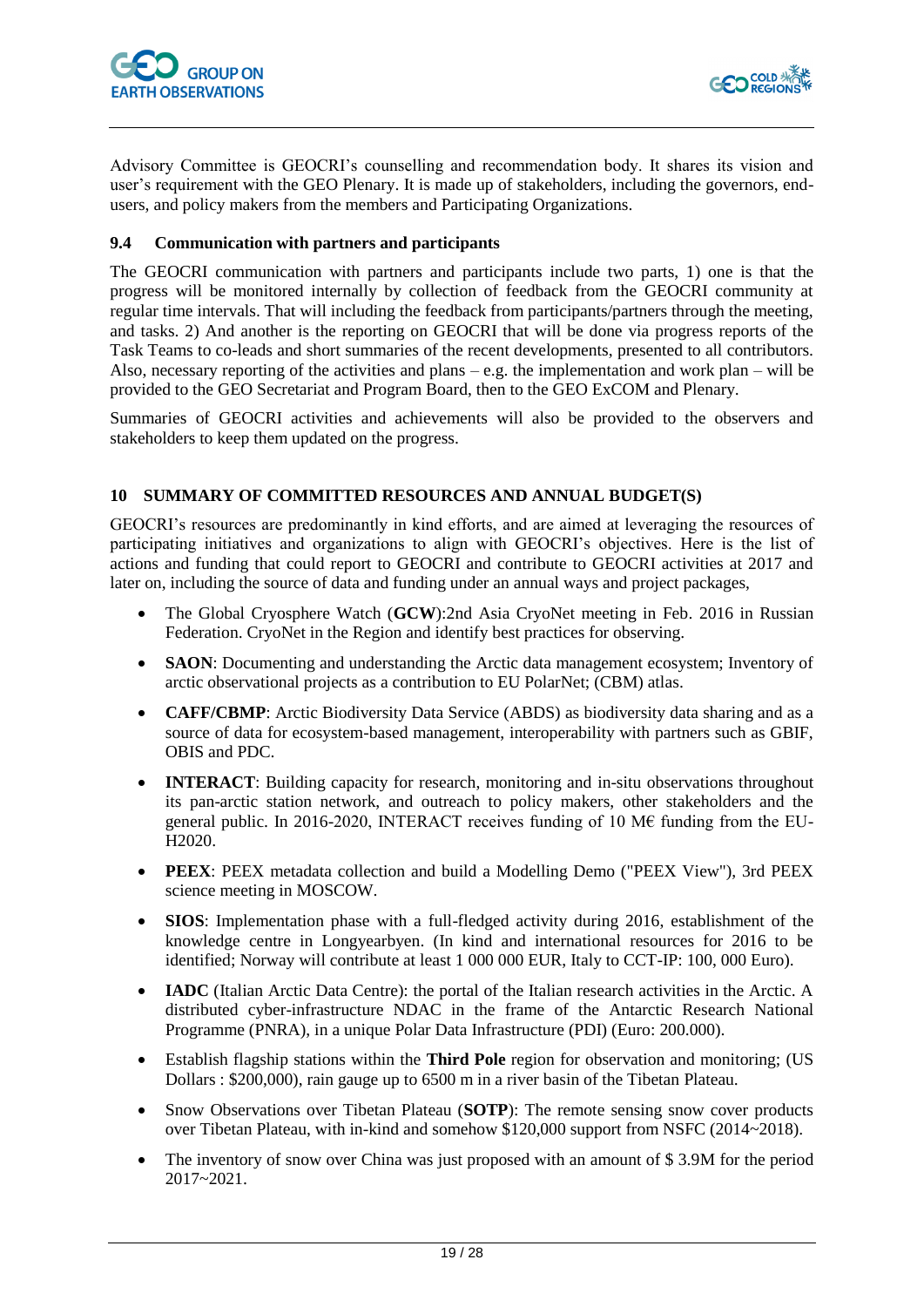



- The monitoring of freezing and thawing cycle over China was granted with \$140,000 from NSFC for the period 2015~2018.
- **ESA – MOST / NRSCC \ Hydrology and Cryosphere Theme** under the 4th cycle 2016~2020 of the: program (Dragon 4). Six projects have been selected and launched in July 2016. Total resources estimated at 2M€.
- CNR through Climate Change Integrated Project (**CCT-IP**): upgrading of Ny Alesund as observation super-site in the Arctic (Euro: 100.000).
- A Chinese cubesat named **TW-1A**: polar sea ice observation in both Polar Regions, proposed by Beijing Normal University and developed by Chinese Academy of Sciences.
- The observations by the intended **Chinese Water Cycle Mission (WCOM)**: Monitoring of water resources as SWE, precipitation and soil moisture.  $$1.5M$ ).
- Cryosphere Monitoring Programme (**CMP**): Snow, glacier, glacial lake and GLOF over Nepal, Bhutan and Pakistan, supported by The Norwegian Ministry of Foreign Affairs (\$700,000).
- Through the Belmont Forum Initiatives, Italy contributes to Cooperative Research Activities (**CRA**) of the Arctic Observing and Research for Sustainability and of the Mountains as Sentinels of Change. (Euro: 200.000).
- JAMSTEC, NIPR and Hokkaido University: Arctic Data Archive System (**ADS**), as a part of GEOSS Portal, in the "**Arctic Challenge for Sustainability Projects (ArCS)**" supported by MEXT (ca. \$ 8.3M).
- The "Modelling Freeze-Thaw Processes with Active and Passive Microwave Observations" (SAMP Freeze/Thaw) project supported by the Netherlands Organisation for Scientific Research.
- Harmonizing and collecting observations in Greenland and surrounding waters by Denmark;
- The **Year of Polar Prediction (YOPP)**: A key element of WMO-WWRP Polar Prediction Project (PPP). GEOCRI are additional polar observations at its Core Phase (mid-2017 to mid-2019).
- Cold and Arid Regions Science Data center at Lanzhou, China (CARD), World Data System (WDS): supported by Cold and Arid Regions Environmental and Engineering Research Institute (CAREERI), CAS, WDS, and NSFC projects.
- **Third Pole Environment (TPE)**: The acquisition of valuable field data to share with the general academic community for enhancement of scientific understanding in the region. A data portal [\(http://en.tpedatabase.cn/\)](http://en.tpedatabase.cn/)
- Chinese Academy of Sciences grant a 45M RMB (~0.9M US dollar) to promote the pan-third pole environmental observations and understanding the snow and glacier change from 2016~2021.
- The **Barcelona Expert Center (BEC)** at ICM-CSIC:Remote sensing observations of Sea Surface Salinity at high latitudes. Arctic sea ice concentration, and sea ice thickness from the ESA SMOS mission, several high precision GPS buoys (SATICE) deployed in the Arctic [\(http://satice.icm.csic.es/\)](http://satice.icm.csic.es/)
- Pollution & Environmental Protection: GMOS Observational programme for mercury. Master sites of GMOS for both Polar Regions, with a strong policy mandate from both Minamata and Stockholm conventions. The Flagship on "Tracking Persistent Pollutants" beneficial for GEO.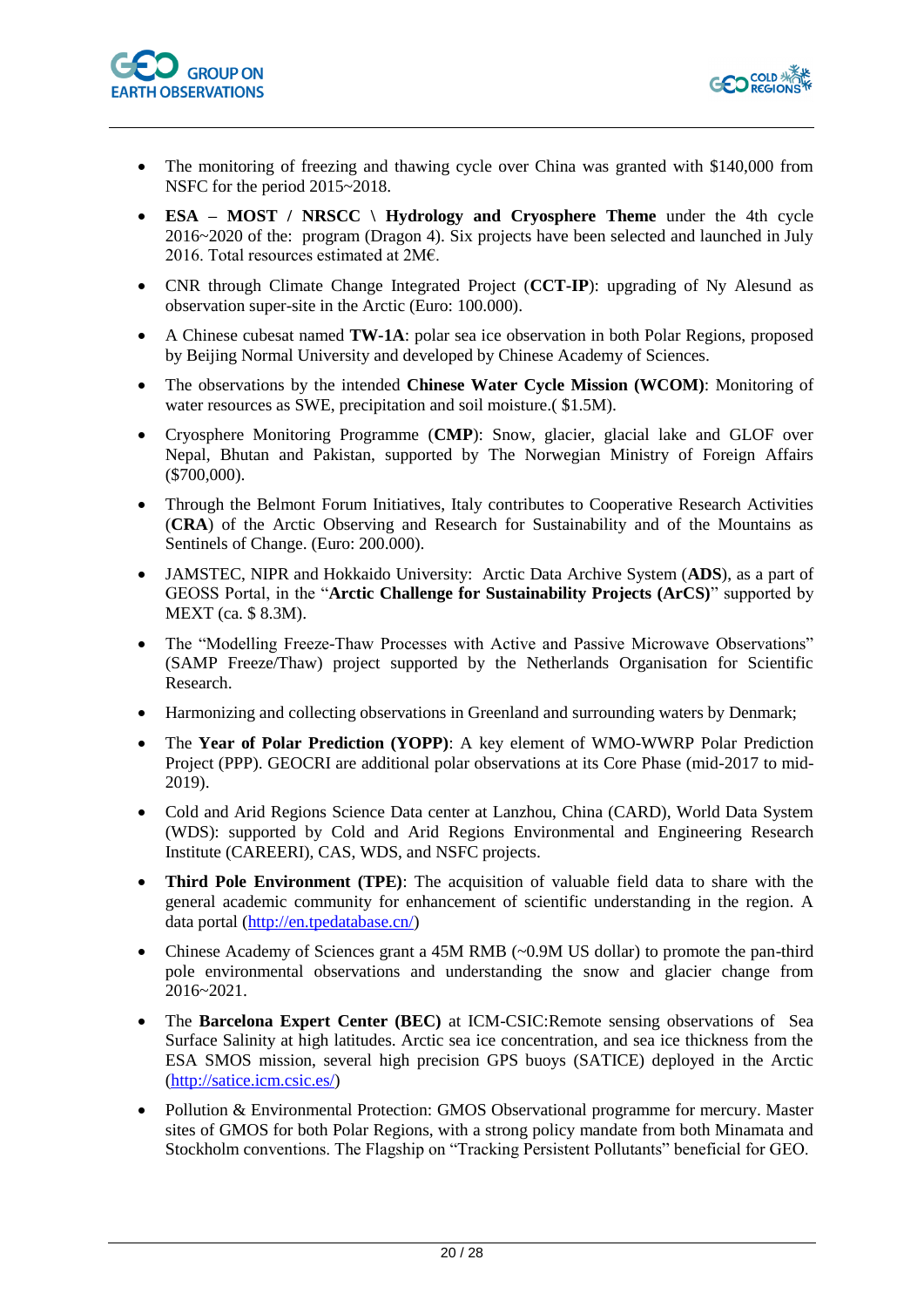



- **JAMSTEC**: Hydrographic observation in the Arctic ocean for coming several years, and will provide data through the web (ADS and, JAMSTEC site).
- **WDCDGG** (World Data Center-D for Glaciology and Geocryology): The collection, management, analysis, and publish the Cryosphere Database in China.
- **INTAROS** (Integrated Arctic Observation system) received more than 15 million EUR from the EU framework program Horizon 2020 from 2016 to 2020. The overall objective of INTAROS is to develop an integrated Arctic Observation System (iAOS) by extending, improving and unifying existing systems in the different regions of the Arctic, which is implemented in partnership with the following Norwegian institutions: NERSC, UiB, IMR, UNIS, NORUT, NIVA and DnV GL, as well as with 41 partners from other countries worldwide.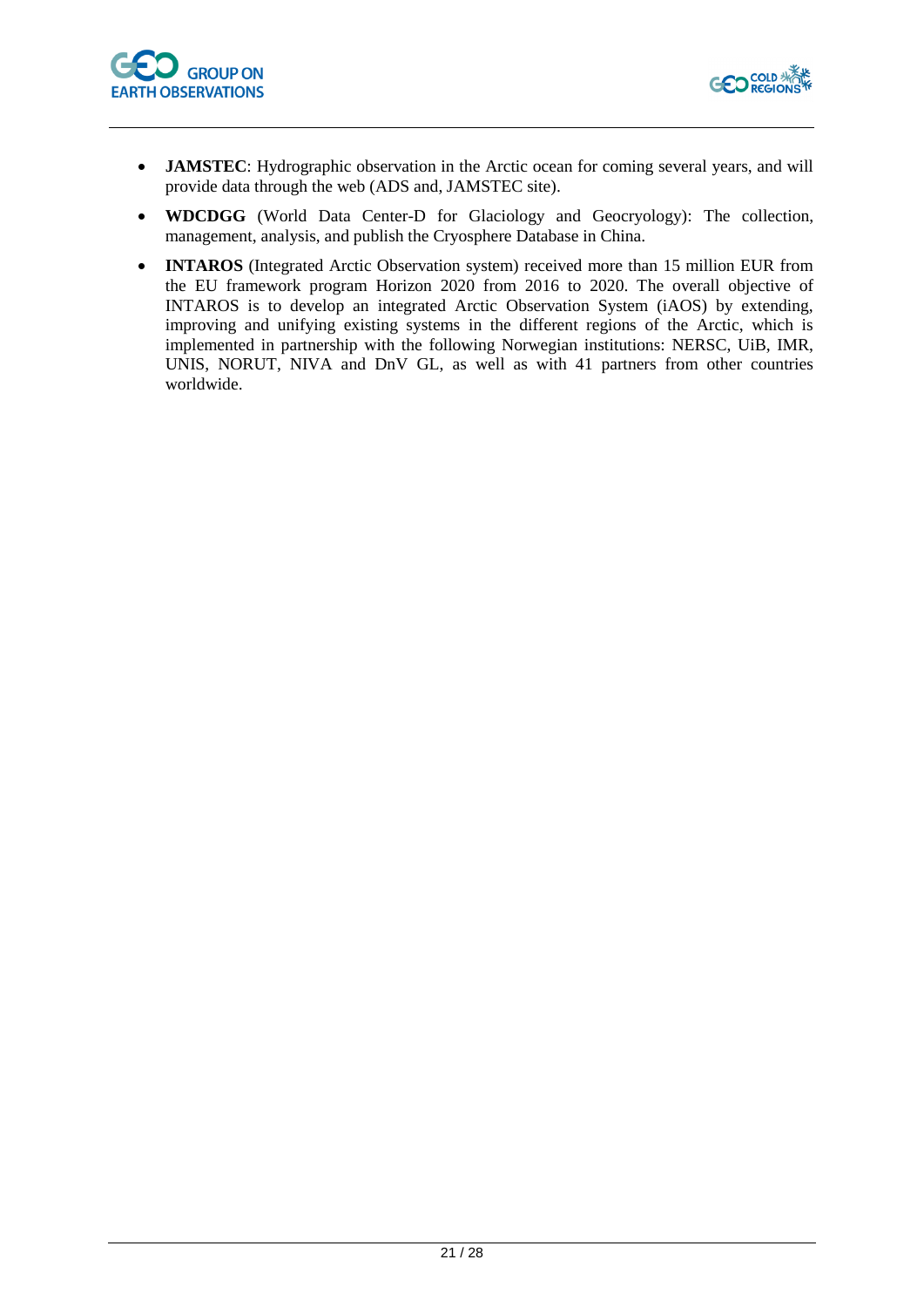



### **ANNEXES**

# <span id="page-21-1"></span><span id="page-21-0"></span>**A. Acronyms and Abbreviations**

| AAD                                                                                  | <b>Australian Antarctic Division</b>                                                                       |  |  |  |  |  |
|--------------------------------------------------------------------------------------|------------------------------------------------------------------------------------------------------------|--|--|--|--|--|
| <b>AARI</b>                                                                          | Arctic and Antarctic Research Institute                                                                    |  |  |  |  |  |
| $\mathbf{A}\mathbf{C}$                                                               | <b>Arctic Council</b>                                                                                      |  |  |  |  |  |
| <b>ACAP</b>                                                                          | Arctic Contaminants Action Program, AC Working Group                                                       |  |  |  |  |  |
| <b>ACAP</b>                                                                          | Arctic Contaminants Action Programme, AC Working Group                                                     |  |  |  |  |  |
| <b>ADS</b>                                                                           | Arctic Data archive System                                                                                 |  |  |  |  |  |
| AH                                                                                   | <b>Arctic Health</b>                                                                                       |  |  |  |  |  |
| AI                                                                                   | The Arctic Institute                                                                                       |  |  |  |  |  |
| <b>AMAP</b>                                                                          | Arctic Monitoring and Assessment Programme, AC Working Group                                               |  |  |  |  |  |
| <b>Antarctica New Zealand</b><br>AntarcticaNZ                                        |                                                                                                            |  |  |  |  |  |
| AntON                                                                                | <b>Antarctic Observing Network</b>                                                                         |  |  |  |  |  |
| AP                                                                                   | <b>Arctic Portal</b>                                                                                       |  |  |  |  |  |
| <b>APECS</b>                                                                         | <b>Association of Polar Early Career Scientists</b>                                                        |  |  |  |  |  |
| Arctic BON                                                                           | <b>Arctic Biodiversity Observation Network</b>                                                             |  |  |  |  |  |
| <b>AUV</b>                                                                           | Autonomous Underwater Vehicle                                                                              |  |  |  |  |  |
| AWI                                                                                  | Alfred Wegener Institute                                                                                   |  |  |  |  |  |
| BAI                                                                                  | <b>Bulgarian Antarctic Institute</b>                                                                       |  |  |  |  |  |
| <b>BAS</b>                                                                           | <b>British Antarctic Survey</b>                                                                            |  |  |  |  |  |
| <b>CAFF</b>                                                                          | Conservation of Arctic Flora and Fauna, AC Working Group                                                   |  |  |  |  |  |
| <b>CARD</b>                                                                          | Cold and Arid Regions Science Data Center at Lanzhou                                                       |  |  |  |  |  |
| CAREERI, CAS                                                                         | Cold and Arid Regions Environmental and Engineering Research Institute,<br>Chinese Academy of Science      |  |  |  |  |  |
| <b>CAS-NASA HMA</b>                                                                  | Chinese Academy of Science - National Aeronautics and Space<br>Administration High Mountain Asia Workshops |  |  |  |  |  |
| <b>CBMP</b>                                                                          | Circumpolar Biodiversity Monitoring Program                                                                |  |  |  |  |  |
| <b>CCIN</b>                                                                          | Canadian Cryospheric Information Network                                                                   |  |  |  |  |  |
| C-DAC                                                                                | Centre for Development of Advanced Computing                                                               |  |  |  |  |  |
| CliC                                                                                 | Climate and Cryosphere                                                                                     |  |  |  |  |  |
| <b>COMNAP</b>                                                                        | Council of Managers of National Antarctic Programs                                                         |  |  |  |  |  |
| <b>CMA</b>                                                                           | China Metrological Administrator                                                                           |  |  |  |  |  |
| <b>CNR-IIA</b>                                                                       | Institute of Atmospheric Pollution Research                                                                |  |  |  |  |  |
| <b>CSIC</b>                                                                          | Spanish National Research Council                                                                          |  |  |  |  |  |
| <b>DRAGON</b>                                                                        | ESA – NRSCC Program / Hydrology and Cryosphere Theme                                                       |  |  |  |  |  |
| <b>DMI</b>                                                                           | Danish Metrological Institute                                                                              |  |  |  |  |  |
| <b>EC-PHORS</b><br>WMO Executive Council Panel of Experts on Polar and High Mountain |                                                                                                            |  |  |  |  |  |
|                                                                                      | Observations, Research and Services                                                                        |  |  |  |  |  |
| <b>EPPR</b>                                                                          | Emergency Prevention, Preparedness and Response, AC Working Group                                          |  |  |  |  |  |
| <b>ESA</b>                                                                           | European Space Agency                                                                                      |  |  |  |  |  |
| <b>FIES</b>                                                                          | Food Insecurity Experience Scale                                                                           |  |  |  |  |  |
| GCI                                                                                  | <b>GEOSS Common Infrastructure</b>                                                                         |  |  |  |  |  |
| <b>GCW</b>                                                                           | Global Cryosphere Watch                                                                                    |  |  |  |  |  |
| <b>GECO</b>                                                                          | GEO Global Ecosystem Initiative                                                                            |  |  |  |  |  |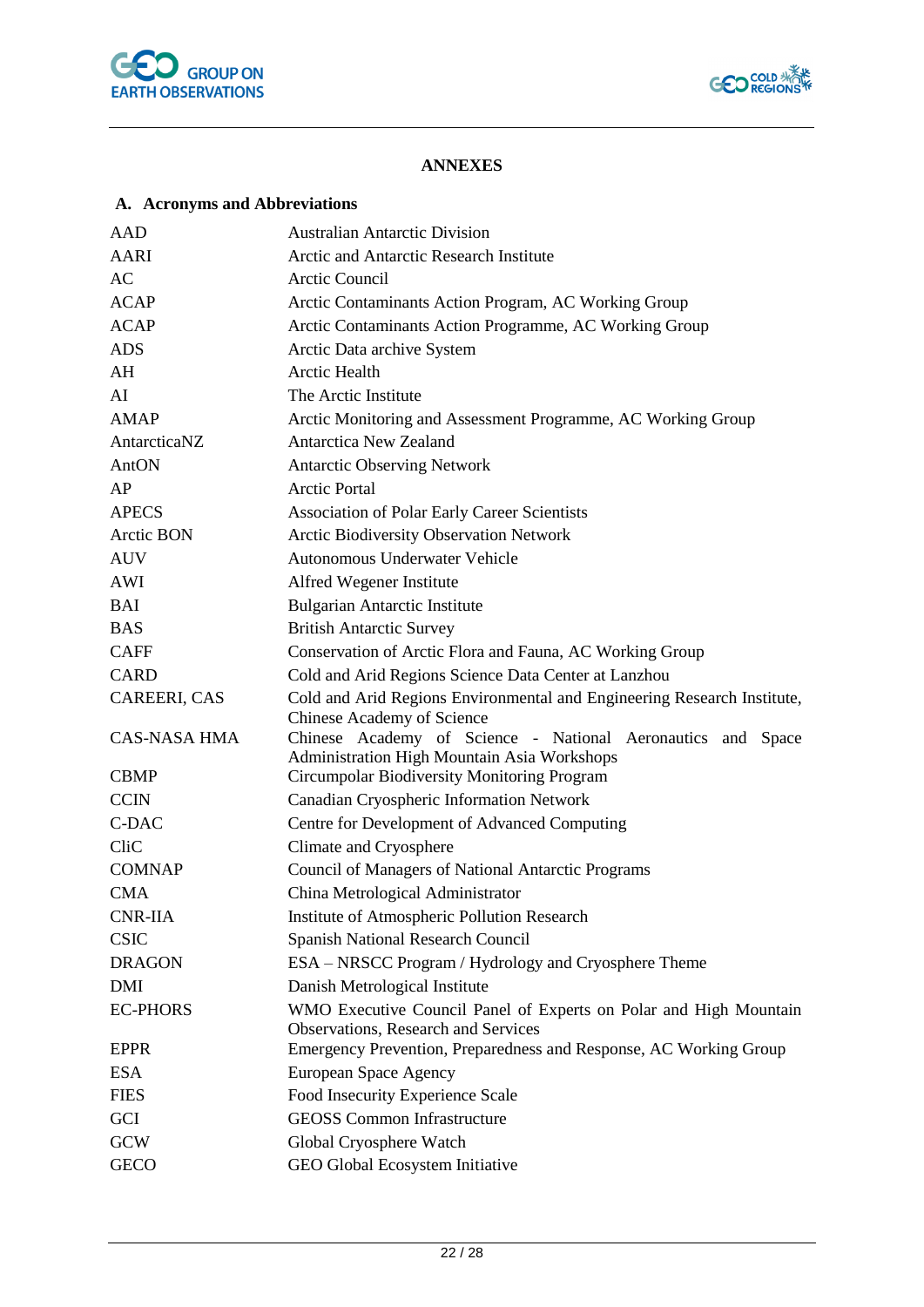



| <b>GEO</b>             | Group on Earth Observations                                                    |
|------------------------|--------------------------------------------------------------------------------|
| <b>GEO DAB</b>         | GEO Discovery and Access Broker                                                |
| <b>GEOBON</b>          | <b>GEO Biodiversity Observation Network</b>                                    |
| <b>GEOCRI</b>          | GEO Cold Regions Initiative                                                    |
| <b>GEO-DARMA</b>       | GEO Data Access for Risk Management                                            |
| <b>GEOGLAM</b>         | GEO Global Argicultural Monitoring Initiative                                  |
| <b>GEOGLOWS</b>        | GEO Global Water Sustainability                                                |
| <b>GEO-GNOME</b>       | GEO Global Network for Observation and Information in Mountain                 |
|                        | Environments                                                                   |
| <b>GEOSS</b>           | Global Earth Observation System of Systems                                     |
| <b>GEOSS Data-CORE</b> | GEOSS Data Collection of Open Resources for Everyone                           |
| <b>GEUS</b>            | Geological Survey of Denmark and Greenland                                     |
| <b>GFOI</b>            | <b>GEO Global Forest Observations Initiative</b>                               |
| <b>GINR</b>            | <b>Greenland Institute of Natural Resources</b>                                |
| <b>GLISN</b>           | Greenland Ice Sheet Monitoring Network                                         |
| <b>GLMS</b>            | <b>Glacier Lake Monitoring System</b>                                          |
| <b>GLOF</b>            | <b>Glacial Lake Outburst Flood</b>                                             |
| <b>GMOS</b>            | Global Mercury Observation System                                              |
| <b>GSNL</b>            | GEO Geohazard Supersites and Natural Laboratories                              |
| GTN-P                  | <b>Global Terrestrial Network for Permafrost</b>                               |
| H <sub>2</sub> 020     | Horizon 2020                                                                   |
| <b>HKKH</b>            | Hindu Kush - Karakoram - Himalayas                                             |
| <b>HRCF</b>            | Himalayan Research and Cultural Foundation                                     |
| <b>IASC</b>            | <b>International Arctic Science Committee</b>                                  |
| <b>IASC-SAON ADC</b>   | <b>IASC-SAON Arctic Data Committee</b>                                         |
| <b>ICARP III</b>       | The Third International Conference on Arctic Research Planning                 |
| <b>ICIMOD</b>          | <b>International Centre for Integrated Mountain Development</b>                |
| <b>INTERACT</b>        | International Network for Terrestrial Research and Monitoring in the<br>Arctic |
| <b>IPA</b>             | <b>International Permafrost Association</b>                                    |
| <b>IPCC</b>            | Intergovernmental Panel on Climate Change                                      |
| <b>IREA-CNR</b>        | Institute for Electromagnetic Sensing of Environment                           |
| <b>ISAC-CNR</b>        | Institute of Atmospheric Science and Climate                                   |
| ISRO-SAC               | Indian Space Research Organization - Space Application Center                  |
| <b>ISDE</b>            | <b>International Society for Digital Earth</b>                                 |
| <b>ITP</b>             | <b>Institute of Tibetan Plateau Research</b>                                   |
| <b>JAMSTEC</b>         | Japan Agency for Marine-Earth Science and Technology                           |
| <b>NERSC</b>           | Nansen Environmental and Remote Sensing Center                                 |
| <b>NIPR</b>            | National Institute of Polar Research                                           |
| <b>NSIDC</b>           | National Snow and Ice Data Center                                              |
| <b>NSC</b>             | Norway Space Centre                                                            |
| PAGE21                 | Changing Permafrost in the Arctic and is Global Effects in the 21st<br>Century |
| <b>PAME</b>            | Protection of the Arctic Marine Environment                                    |
| <b>PDC</b>             | Polar Data Catalogue                                                           |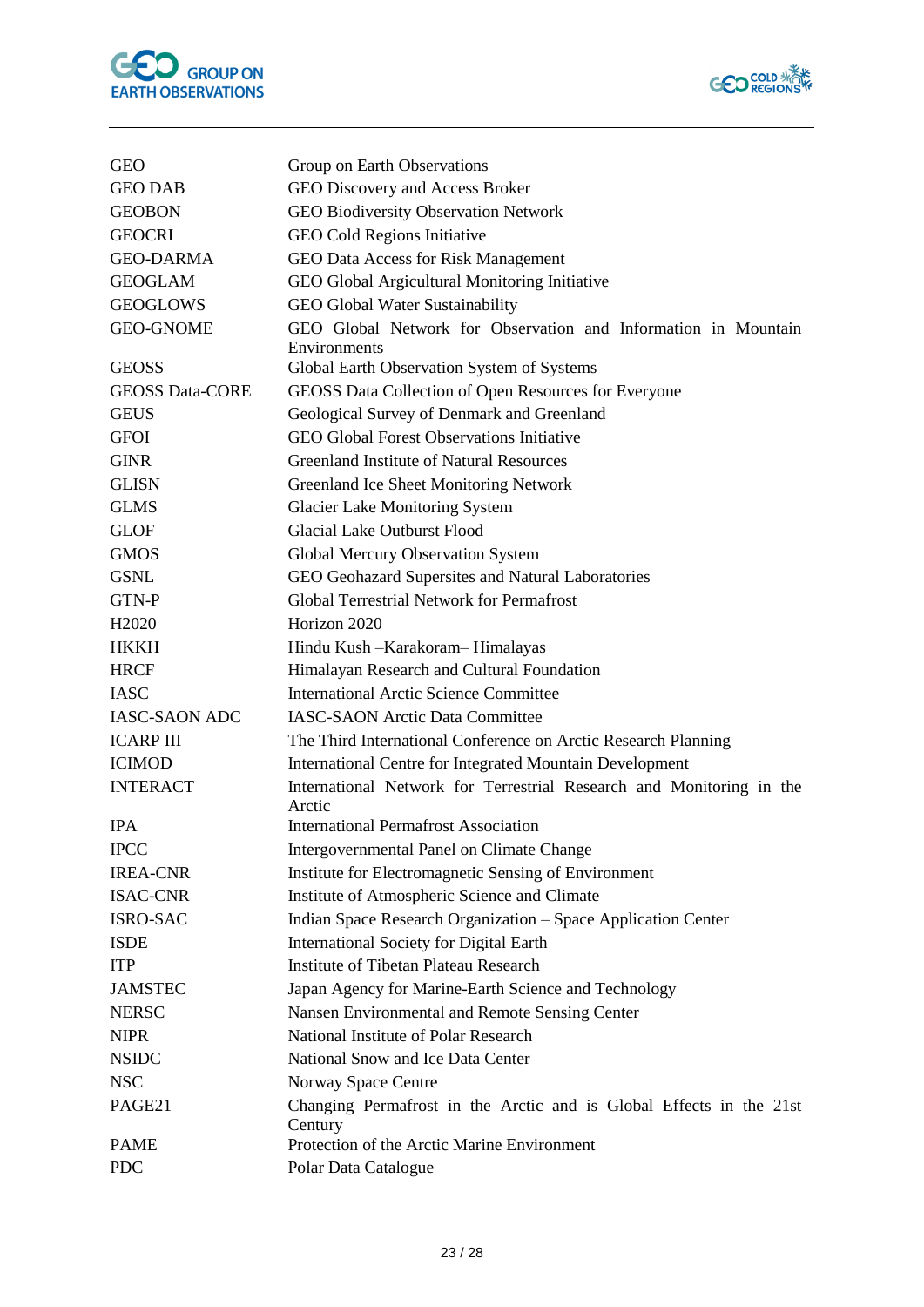



| <b>PEEX</b>     | Pan-Eurasian Experiment Program                                               |  |  |  |  |  |  |
|-----------------|-------------------------------------------------------------------------------|--|--|--|--|--|--|
| <b>PPP</b>      | <b>Polar Prediction Program</b>                                               |  |  |  |  |  |  |
| <b>PRCC</b>     | Polar Regional Climate Centre                                                 |  |  |  |  |  |  |
| RADI, CAS       | Institute of Remote Sensing and Digital Earth, Chinese Academic of<br>Science |  |  |  |  |  |  |
| S:GLA:MO        | Slope Stability and Glacial Lake Monitoring                                   |  |  |  |  |  |  |
| <b>SAON</b>     | <b>Sustaining Arctic Observing Networks</b>                                   |  |  |  |  |  |  |
| <b>SAON CON</b> | <b>SAON</b> Committee on Observing Networks                                   |  |  |  |  |  |  |
| <b>SBA</b>      | <b>GEO Societal Benefit Area</b>                                              |  |  |  |  |  |  |
| <b>SCAR</b>     | Scientific Committee on Antarctic Research                                    |  |  |  |  |  |  |
| <b>SDG</b>      | Sustainable Development Goal                                                  |  |  |  |  |  |  |
| <b>SDWG</b>     | Sustainable Development Working Group, AC Working Group                       |  |  |  |  |  |  |
| <b>SIOS</b>     | Svalbard Integrated Arctic Earth Observing System                             |  |  |  |  |  |  |
| SOOS            | Southern Ocean Observing System                                               |  |  |  |  |  |  |
| <b>SOTP</b>     | <b>Snow Observations over Tibetan Plateau</b>                                 |  |  |  |  |  |  |
| <b>TPE</b>      | Third Pole Environment                                                        |  |  |  |  |  |  |
| <b>UArctic</b>  | University of the Arctic                                                      |  |  |  |  |  |  |
| <b>UAV</b>      | Ünmanned Aerial Vehicle                                                       |  |  |  |  |  |  |
| <b>UN</b>       | <b>United Nations</b>                                                         |  |  |  |  |  |  |
| <b>UNFCCC</b>   | United Nations Framework Convention on Climate Change                         |  |  |  |  |  |  |
| <b>USAP</b>     | United Stated Antarctic Program                                               |  |  |  |  |  |  |
| <b>WCRP</b>     | World Climate Research Programme                                              |  |  |  |  |  |  |
| <b>WDCDGG</b>   | World Data Center-D for Glaciology and Geocryology                            |  |  |  |  |  |  |
| <b>WMO</b>      | World Meteorological Organization                                             |  |  |  |  |  |  |
| <b>YOPP</b>     | Year of Polar Prediction                                                      |  |  |  |  |  |  |

#### <span id="page-23-0"></span>**B. List of references**

- [1] GEO Strategic Plan 2016-2025: Implementing GEOSS, http://www.earthobservations.org/documents/GEO\_Strategic\_Plan\_2016\_2025\_Implementing\_G EOSS\_Reference\_Document.pdf.
- [2] Polar and High Mountain Observations, Research and Services, https://www.wmo.int/pages/prog/www/polar/index\_en.html
- [3] Fifth Assessment Report (AR5), http://www.ipcc.ch
- [4] World Climate Research Programme, http://www.wcrp-climate.org
- [5] World Meteorological Organization, http://public.wmo.int/en
- [6] 2nd CAS-NASA Workshop on Earth Observation for Global Change in High Mountain Asia Convenes in USA, http://english.radi.cas.cn/News/IC/201509/t20150918\_152640.html
- [7] Conservation of Arctic Flora and Fauna, http://www.caff.is
- [8] Group on Earth Observations Biodiversity Observation Network, http://geobon.org
- [9] International Centre for Integrated Mountain Development, http://icimod.org
- [10] The Arctic Institute Center for Circumpolar Security Studies, http://www.thearcticinstitute.org
- [11] Group on Earth Observations, https://www.earthobservations.org/index.php
- [12] Arctic Health, http://arctichealth.nlm.nih.gov
- [13] Himalayan Research and Cultural Foundation, http://www.himalayanresearch.org/about.html
- [14] Sustainable Development Working Group, http://www.sdwg.org
- [15] Arctic Monitoring and Assessment Programme, http://www.amap.no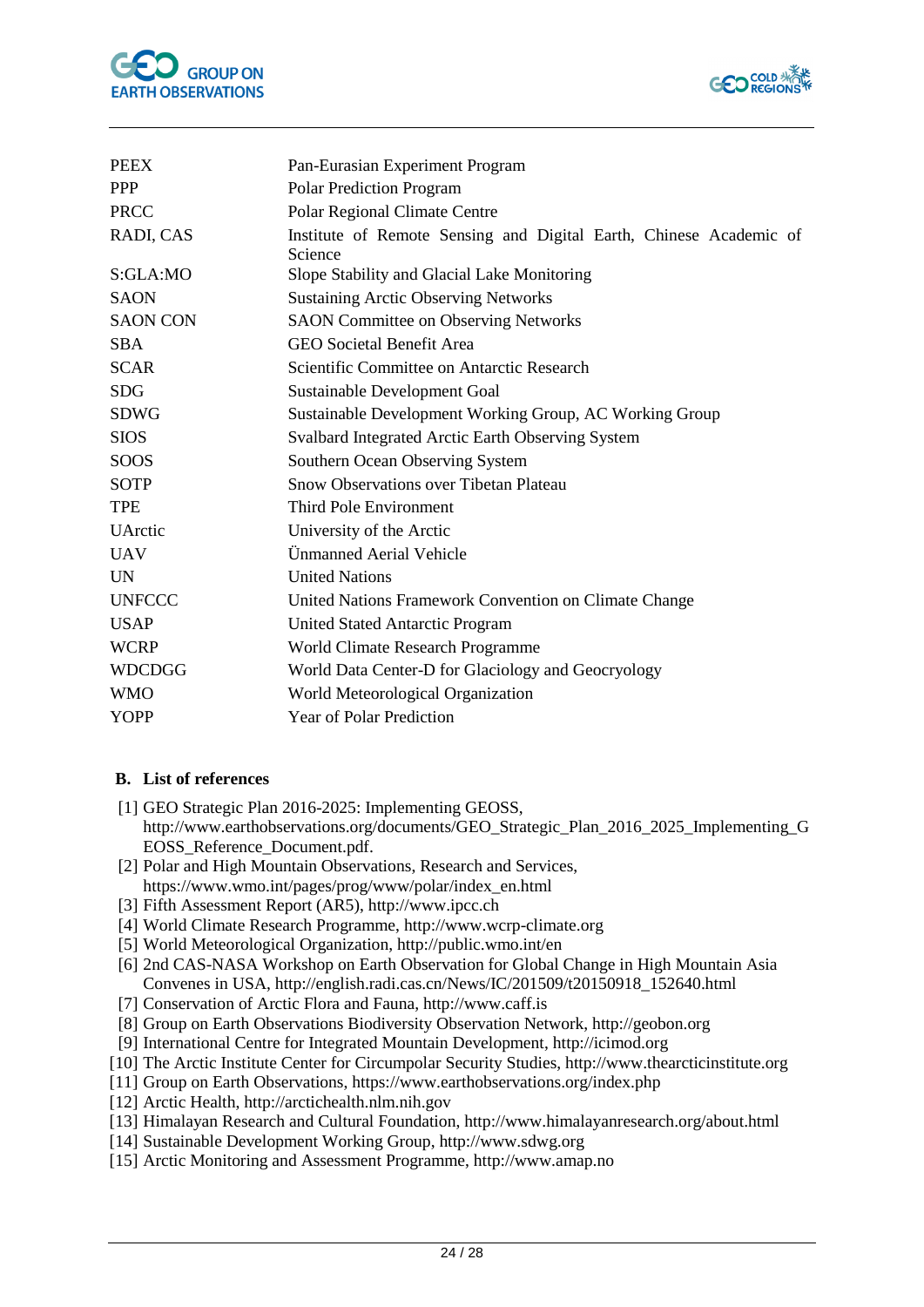



- [16] Group on Earth Observations Global Agricultural Monitoring Initiative, http://www.earthobservations.org/geoglam.php
- [17] Arctic Contaminants Action Program, www.arctic-council.org/index.php/en/acap-home
- [18] Protection of the Arctic Marine Environment, http://www.pame.is/
- [19] Glacier Lake Monitoring System, http://cdac.in/index.aspx?id=pe\_ngcs\_glacier
- [20] The Emergency Prevention Preparedness and Response, http://arctic-council.org/eppr
- [21] Slope Stability and Glacier Lake Monitoring, http://eclim-research.ch/sglamo
- [22] Global Terrestrlal Netword for Permafrost, http://gtnp.arcticportal.org
- [23] International Permafrost Association, http://ipa.arcticportal.org
- [24] Changing Permafrost in the Arctic and its Global Effects in the 21st Century, http://www.page21.eu
- [25] Geological Survey of Denmark and Greenland, http://www.geus.dk/UK/Pages/default.aspx
- [26] Global Forest Observations Initiative, http://www.gfoi.org/
- [27] Conclusion and Recommendations from GEO Cold Regions Side Event, http://www.earthobservations.org/documents/se/127\_cold\_regions\_conclusion\_and\_recommenda
- tions.pdf
- [28] ECRA strategy and work plan, http://www.ecra-
- climate.eu/images/documents/Arctic%20ECRA%20SW\_Plan.pdf
- [29] GEO Cold Regions, http://www.wmo.int/pages/prog/sat/meetings/documents/PSTG-3\_Doc\_07- 04\_GEO-Cold-Regions-Qiu.pdf
- [30] ESA NRSCC Dragon Program, https://dragon3.esa.int/web/dragon-3/home
- [31] Changing Arctic snow cover: A review of recent developments and assessment of future needs for observations, modelling, and impacts, http://link.springer.com/article/10.1007/s13280-016- 0770-0

#### <span id="page-24-0"></span>**C. Project Leader and names**

#### *Point of Contact and Co-lead group*

- Yubao Qiu (Point of Contact), remote sensing of cryosphere (snow),  $q$ iuyb@radi.ac.cn, Institute of Remote Sensing and Digital Earth, Chinese Academic of Science (RADI, CAS), China
- Hannele Savela, coordinator expert of INTERACT, [hannele.savela@oulu.fi,](mailto:hannele.savela@oulu.fi) University of Oulu, Finland
- Xiao Cheng, Remote Sensing of Polar, [xcheng@bnu.edu.cn,](mailto:xcheng@bnu.edu.cn) Beijing Normal University, China
- Hiroyuki Enomoto, Remote Sensing of Polar, [enomoto.hiroyuki@nipr.ac.jp,](mailto:enomoto.hiroyuki@nipr.ac.jp) National Institute of Polar Research (NIPR), Arctic Environment Research Center (AERC), Japan
- Julie Friddell, polar data management, [julie.friddell@uwaterloo.ca,](mailto:julie.friddell@uwaterloo.ca) University of Waterloo, Canada
- Jeff Key, remote sensing of cryosphere, [jeff.key@noaa.gov,](mailto:jeff.key@noaa.gov) NOAA/NESDIS, USA
- Xin Li, remote sensing of cryosphere,  $\lim_{n \to \infty} \mathbb{Q}[\log n]$  and Arid Regions Environmental and Engineering Research Institute, Chinese Academic of Science, China
- Massimo Menenti, water cycle, [m.menenti@tudelft.nl,](mailto:m.menenti@tudelft.nl) Delft University of Technology, The Netherlands
- Peter Pulsifer, polar data, [peter.pulsifer@colorado.edu,](mailto:peter.pulsifer@colorado.edu) National Snow and Ice Data Center and University of Colorado at Boulder, USA
- Vito Vitale, polar scientist, v. vitale@isac.cnr.it, National Research Council of Italy (CNR), Italy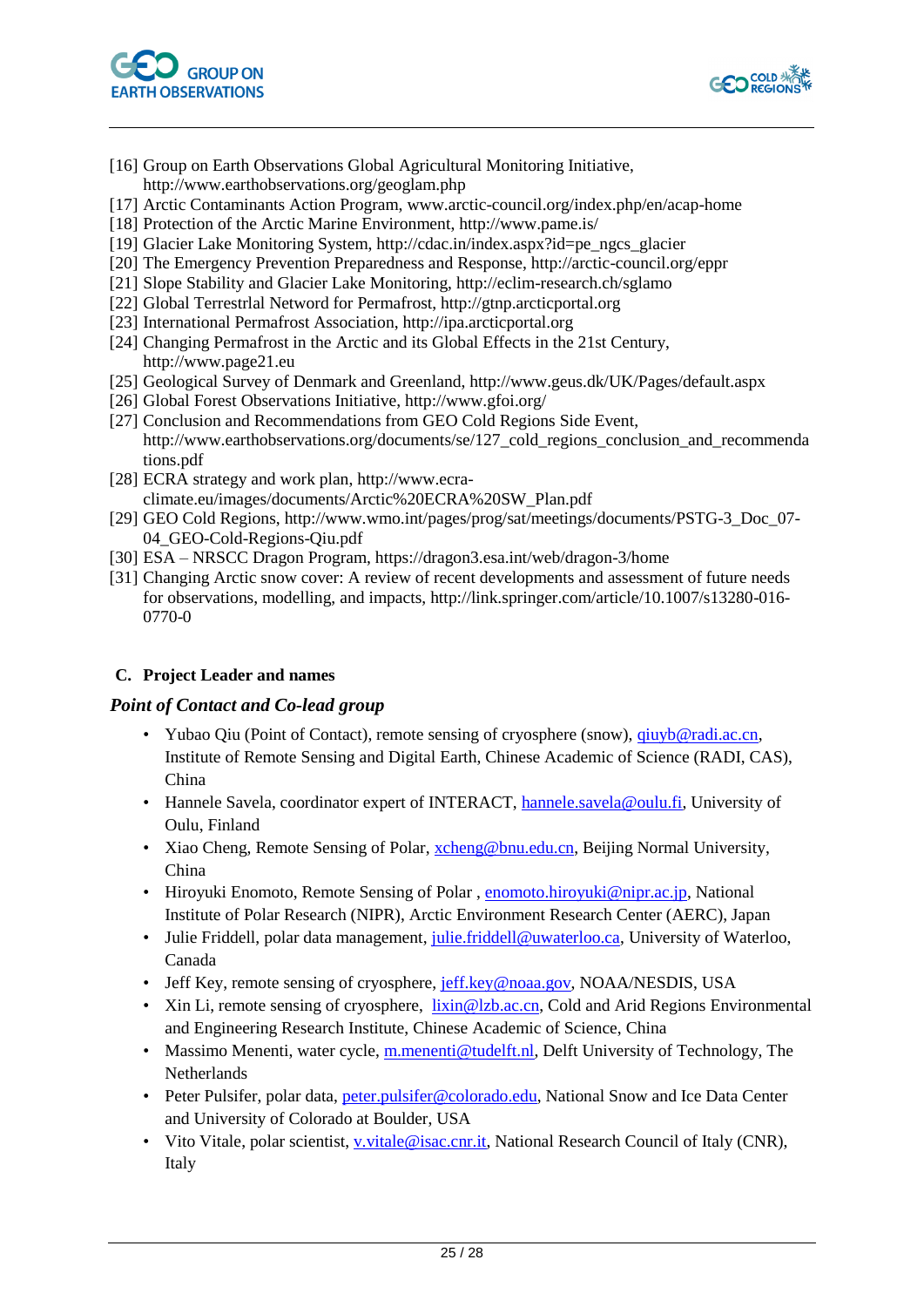



# <span id="page-25-0"></span>**D. Full addresses of all participants**

| Name                      | Organization/Institute                                                                                                                      | Member/P<br>O(ordered) | Represe<br>ntation   | Contact                                   |
|---------------------------|---------------------------------------------------------------------------------------------------------------------------------------------|------------------------|----------------------|-------------------------------------------|
| Julie Friddell            | University of Waterloo                                                                                                                      | Canada                 |                      | julie.friddell@uwaterlo<br>$0$ . $ca$     |
| Allan Howard,             | <b>AAFC</b>                                                                                                                                 | Canada                 | <b>AAFC</b>          | allan.howard@agr.gc.ca                    |
| David Hik                 | University of Alberta                                                                                                                       | Canada                 |                      | dhik@ualberta.ca                          |
| Likun Ai                  | of<br>Tibetan<br>Institute<br>Plateau<br>Research (ITP)                                                                                     | China                  | <b>TPE</b>           | aili@itpcas.ac.cn                         |
| Tao Che                   | Cold<br>Arid<br>Regions<br>and<br>and<br>Engineering<br>Environmental<br>Research Institute (CAREERI),<br>Chinese Academic of Science       | China                  | <b>CARD</b>          | chetao@lzb.ac.cn                          |
| Xiao Cheng                | <b>Beijing Normal University</b>                                                                                                            | China                  |                      | xcheng@bnu.edu.cn                         |
| Chu Duo                   | Tibet Meteorological Bureau                                                                                                                 | China                  |                      | chu_d22@hotmail.com                       |
| Xin Li                    | Cold<br>Arid<br>Regions<br>and<br>Engineering<br>Environmental<br>and<br>(CAREERI),<br>Institute<br>Research<br>Chinese Academic of Science | China                  | <b>CARD</b>          | lixin@lzb.ac.cn                           |
| Yubao Qiu                 | Institute of Remote Sensing and<br>Digital Earth, Chinese Academic of<br>Science                                                            | China,<br><b>ISDE</b>  | SOTP,<br><b>DBAR</b> | giuyb@radi.ac.cn                          |
| Weicai Wang               | of<br>Tibetan<br>Institute<br>Plateau<br>Research (ITP)                                                                                     | China                  | <b>TPE</b>           | weicaiwang@itpcas.ac.<br>cn               |
| Cunde Xiao                | China Metrological Administrator<br>(CMA)                                                                                                   | China                  | <b>CMA</b>           | cdxiao@lzb.ac.cn                          |
| Youhua Ran                | Cold<br>Arid<br>Regions<br>and<br>Environmental<br>and<br>Engineering<br>Research<br>Institute<br>(CAREERI),<br>Chinese Academic of Science | China                  | <b>CARD</b>          | ranyh@lzb.ac.cn                           |
| Rui Jin                   | Cold<br>Arid<br>Regions<br>and<br>Engineering<br>Environmental<br>and<br>(CAREERI),<br>Research<br>Institute<br>Chinese Academic of Science | China                  | <b>CARD</b>          | jinrui@lzb.ac.cn                          |
| Jun She                   | Denish Metrological Institute                                                                                                               | Denmark                | <b>DMI</b>           | js@dmi.dk                                 |
| K<br>Hanna<br>Lappalainen | University of Helsinki,<br>Finnish<br>Meteorological Institute                                                                              | Finland                | <b>PEEX</b>          | hanna.k.lappalainen@h<br>elsinki.fi       |
| Tuukka Petäjä             | University of Helsinki                                                                                                                      | Finland                | <b>PEEX</b>          | tuukka.petaja@helsinki.<br>fi             |
| Hannele Savela            | University of Oulu                                                                                                                          | Finland                |                      | hannele.savela@oulu.fi                    |
| Rüdiger Gerdes            | AWI                                                                                                                                         | Germany                |                      | ruediger.gerdes@awi.de                    |
| Manfred<br>Gottwald       | <b>DLR</b>                                                                                                                                  | Germany                |                      | manfred.gottwald@dlr.<br>de               |
| <b>Stefan Hendricks</b>   | AWI                                                                                                                                         | Germany                |                      | stefan.hendricks@awi.d<br>$\mathbf{e}$    |
| Andreas Herber            | <b>AWI</b>                                                                                                                                  | Germany                |                      | andreas.herber@awi.de                     |
| Michael<br>Krautblatter   | University of Bonn                                                                                                                          | Germany                |                      | michael.krautblatter@gi<br>ub.uni-bonn.de |
| Michael<br>Nyenhuis       | <b>DLR</b>                                                                                                                                  | Germany                |                      | michael.nyenhuis@dlr.<br>de               |
| Thomas                    | <b>AWI</b>                                                                                                                                  | Germany                |                      | thomas.soltwedel@awi.                     |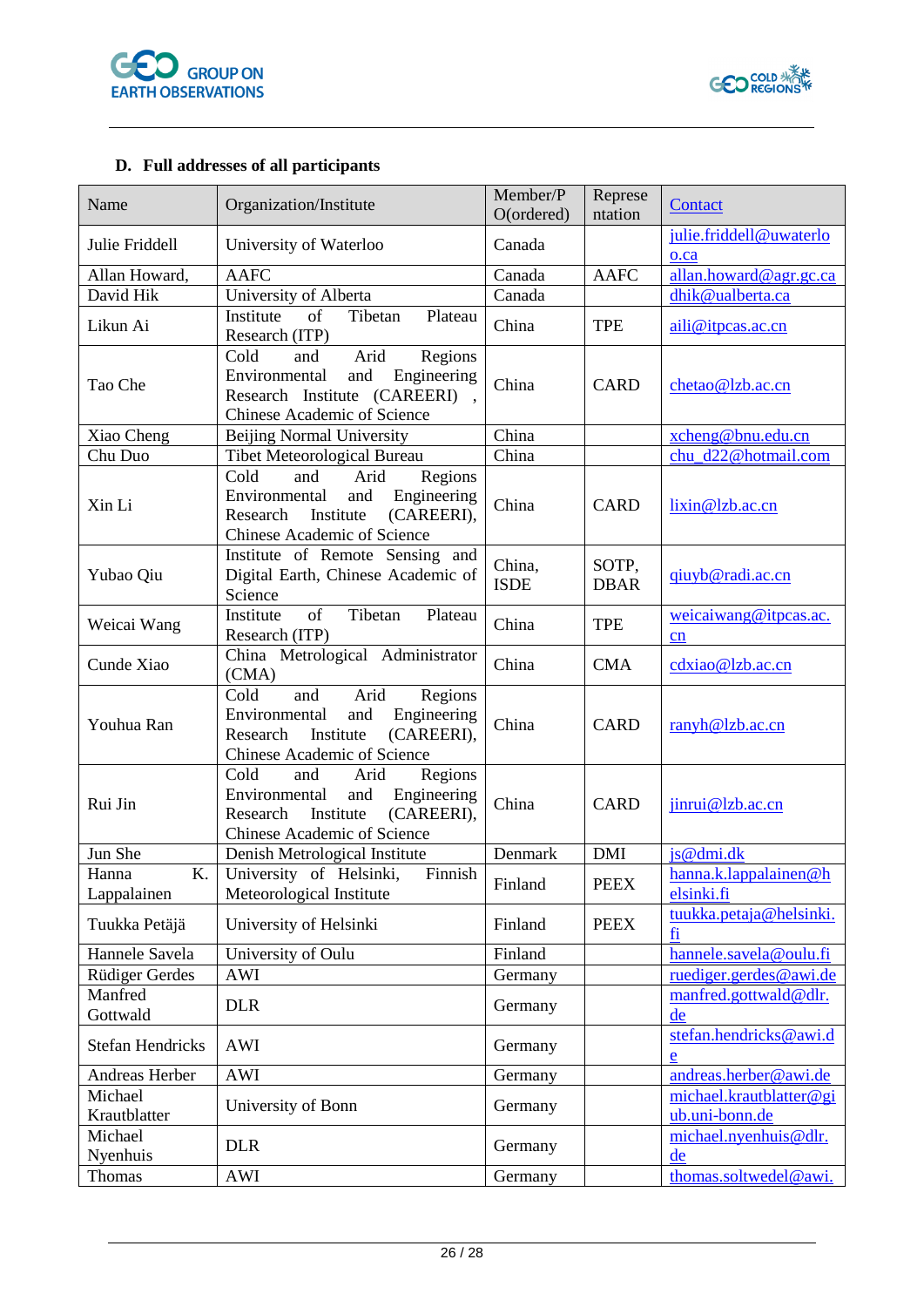



| Soltwedel                     |                                                                                                       |             |                                                                                              | de                                        |
|-------------------------------|-------------------------------------------------------------------------------------------------------|-------------|----------------------------------------------------------------------------------------------|-------------------------------------------|
| Tom Barry                     | Conservation of Arctic Flora and<br>Fauna (CAFF)                                                      | Iceland     | <b>CAFF</b>                                                                                  | tom@caff.is                               |
| Mihir Dash                    | Institute of Technology Kharagpur                                                                     | India       |                                                                                              | mihir@coral.iitkgp.erne<br>t.in           |
| Angelo Viola                  | Institute of Atrmospheric Science<br>and Climate (ISAC-CNR)                                           | Italy       | <b>CNR</b><br><b>IADC</b>                                                                    | a.viola@isac.cnr.it                       |
| Stefano Nativi                | Institute of Atmospheric Pollution<br>Research (CNR-IIA)                                              | Italy       | <b>CNR</b>                                                                                   | s.nativi@iia.cnr.it                       |
| Francesca<br>Sprovieri        | Institute of Atmospheric Pollution<br>Research (CNR-IIA)                                              | Italy       | <b>CNR</b>                                                                                   | f.sprovieri@iia.cnr.it                    |
| Ruggero<br>Casacchia          | <b>CNR</b>                                                                                            | Italy       | <b>CNR</b>                                                                                   | ruggero.casacchia@cnr.<br>it              |
| Eugenio Sansosti              | Institute<br>for<br>Electromagnetic<br>Sensing of Environment (IREA-<br>CNR                           | Italy       | <b>CNR</b>                                                                                   | sansosti.e@irea.cnr.it                    |
| Vito Vitale                   | National Research Council of Italy<br>(CNR)                                                           | Italy       | <b>CNR</b>                                                                                   | v.vitale@isac.cnr.it                      |
| Hiroyuki<br>Enomoto           | National Institute of Polar Research<br>$(NIPR)$ ,<br>Arctic<br>Environment<br>Research Center (AERC) | Japan       | <b>CNR</b>                                                                                   | enomoto.hiroyuki@nipr<br>$\cdot$ ac.jp    |
| Takeshi Kawano                | <b>JAMSTEC</b>                                                                                        | Japan       | <b>JAMST</b><br>EC                                                                           | kawanot@jamstec.go.jp                     |
| Akiko Yamada                  | <b>JAMSTEC</b>                                                                                        | Japan       | <b>JAMST</b><br>EC                                                                           | ayamada@jamstec.go.j<br>$\mathbf{D}$      |
| Masao Fukasawa                | <b>JAMSTEC</b>                                                                                        | Japan       | <b>ArCS</b>                                                                                  | fksw@jamstec.go.jp                        |
| Massimo<br>Menenti            | Delft University of Technology,<br>Institute of Remote Sensing and<br>Digital Earth                   | Netherland  | <b>ESA</b><br><b>MOST</b><br>Dragon<br>4:<br>Hydrolo<br>gy<br>and<br>Cryosph<br>ere<br>Theme | m.menenti@tudelft.nl                      |
| Bob Su                        | University of Twente                                                                                  | Netherland  |                                                                                              | z.su@utwente.nl                           |
| Anders<br>Dag<br>Moldestad    | Norway Space Centre                                                                                   | Norway      | <b>SIOS</b>                                                                                  | dag.anders.moldestad@<br>spacecentre.no   |
| Einar-Arne<br>Herland         | Norway Space Centre                                                                                   | Norway      | <b>NSC</b>                                                                                   | einar-<br>arne.herland@spacecen<br>tre.no |
| Lars-Anders<br><b>Breivik</b> | Norwegian Meteorological Institute                                                                    | Norway      | <b>MET</b><br>Norway                                                                         | lars.anders.breivik@me<br>t.no            |
| Rune Solberg                  | Norwegian Computing Centre                                                                            | Norway      |                                                                                              | rune.solberg@nr.no                        |
| Stein Sandven                 | Nansen Environmental and Remote<br><b>Sensing Center</b>                                              | Norway      | <b>NERSC</b>                                                                                 | stein.sandven@nersc.no                    |
| Carolina Gabarro              | Institute of Sea Science                                                                              | Spain       | <b>CSIC</b>                                                                                  | cgabarro@icm.csic.es                      |
| <b>Nicholas Dawes</b>         |                                                                                                       | Switzerland |                                                                                              | dawesslf@gmail.com                        |
| Jeff Key                      | <b>NOAA/NESDIS</b>                                                                                    | <b>USA</b>  |                                                                                              | jeff.key@noaa.gov                         |
| Peter Pulsifer                | National Snow and Ice Data Center<br>University of Colorado<br>and<br>at                              | <b>USA</b>  |                                                                                              | peter.pulsifer@colorado<br>.edu           |